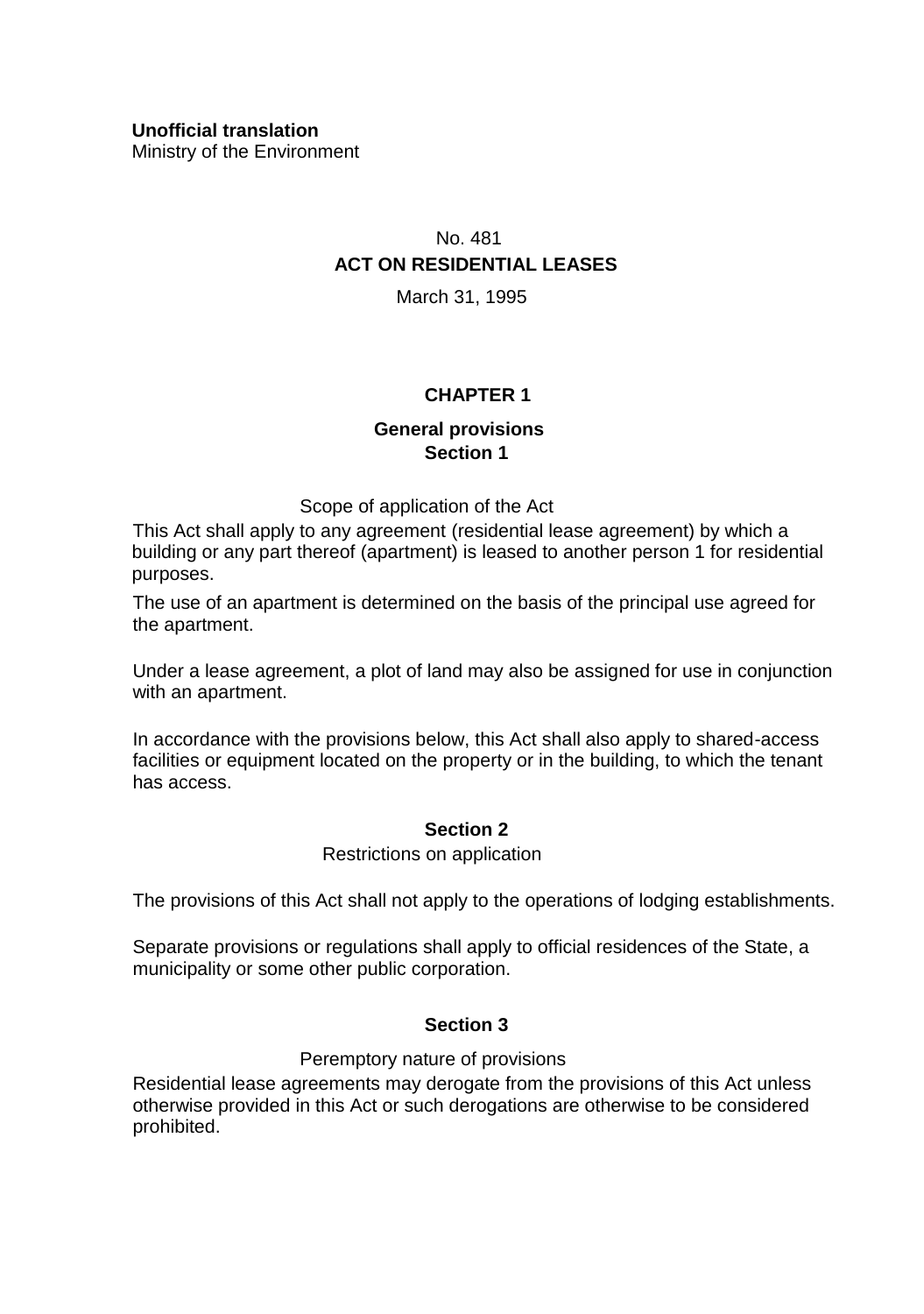### **Section 4**

### Duration of lease

1. Translator's note: the term *person* in this Act refers to both natural and legal persons.

Lease agreements can be in force for a fixed term or a non-fixed term. A lease for a residential apartment is a non-fixed-term lease unless otherwise agreed or unless otherwise provided by law. If a fixed-term lease of no more than three months is agreed on with the same tenant more than twice consecutively, the lease shall be considered a non-fixed-term lease notwithstanding the fixed-term provision.

A fixed-term lease is terminated when its validity expires. A non-fixed-term lease, and also a fixed-term lease, is terminated under this Act by giving of notice, rescission or lapse, or by mutual agreement.

Chapter 9 contains provisions on the date of removal.

### **Section 5**

Form of lease agreement and its effect on duration of lease

Lease agreements and amendments thereto shall be made in writing. If a lease agreement has not been made in writing, it is considered non-fixed-term. Notwithstanding, a lease agreement for an apartment leased for leisure use may be made orally.

The Ministry of the Environment may issue model forms for lease agreements and for the necessary notifications and requests.

### **Section 6**

Adjustment of unreasonable stipulations and compensation for loss

If application of a stipulation in the lease agreement would be contrary to sound leasing practice or otherwise unreasonable, the stipulation can be adjusted or ignored. If the stipulation is such that the agreement cannot reasonably remain in force otherwise unchanged after it has been adjusted, other parts of the agreement can be adjusted or the agreement can be declared to have lapsed.

The provisions of the Consumer Protection Act (38/78) shall apply to adjustment of a lease agreement between a consumer and a supplier. Notwithstanding, this Act's provisions on adjustment of the amount of the rent shall apply.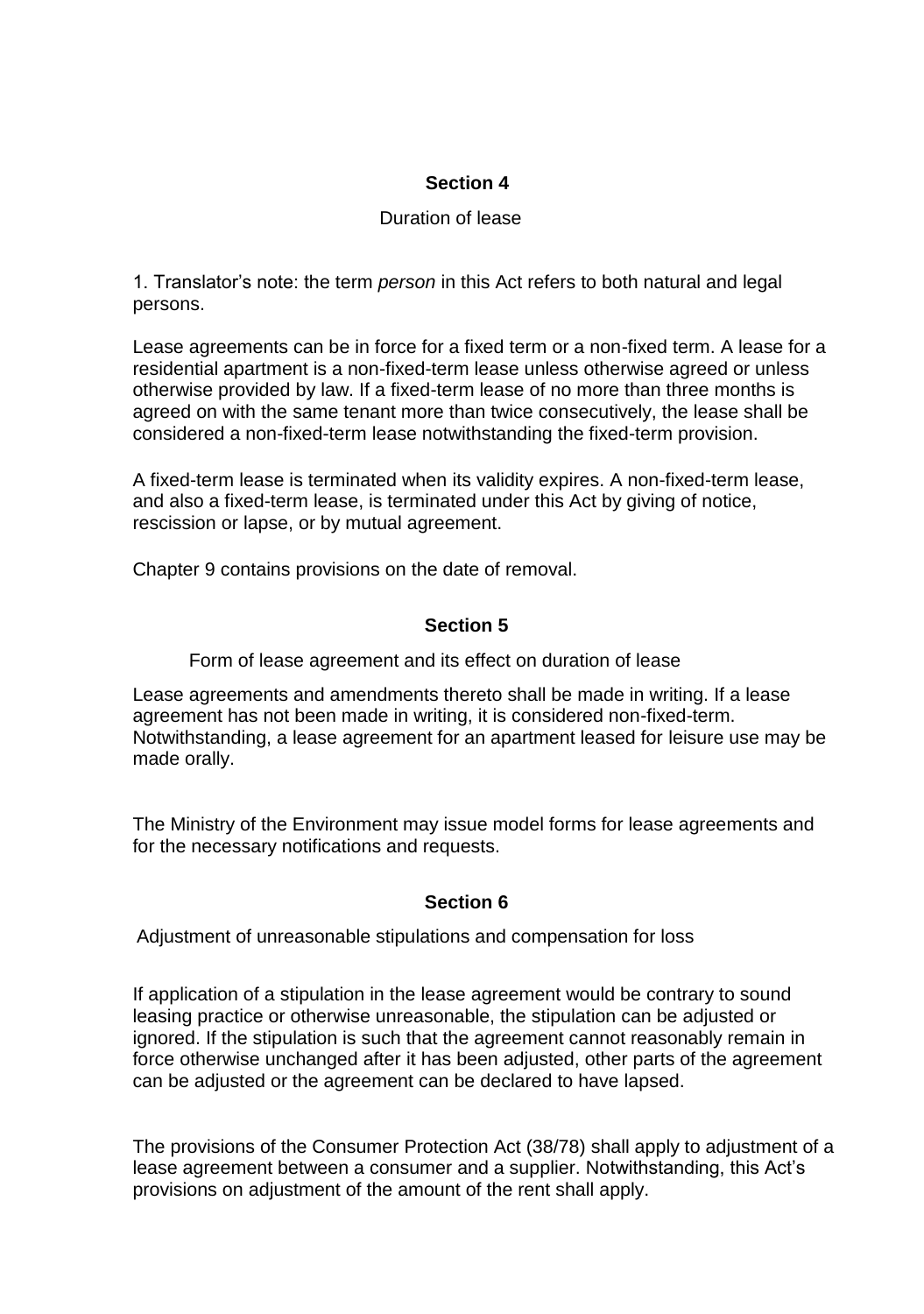1.Translator's note: i.e., for an unspecified period, "until further notice".

Compensation for loss payable under this Act can be adjusted if it is unreasonable in view of the liable party's opportunities to forestall and prevent the loss, both parties' financial status, and other considerations.

The party having suffered loss shall take reasonable action to limit said loss. If the party concerned neglects this duty, he, she or it shall bear a corresponding share of the loss.

## **Section 7**

### Rival agreements for a residential apartment

If the tenant has taken possession of an apartment in good faith on the basis of a lease agreement, any other agreement by which the same apartment is leased or by which the right to use it is accorded to another person shall be ineffective in respect of the tenant. If, however, a valid mortgage exists as security for some other person's lease rights or other rights of use, the holder of the mortgage shall have prior-ity. In any other event, the earlier agreement shall have priority.

In the event of rival agreements, the person whose lease agreement is ineffective shall be entitled to compensation for his, her or its loss from the lessor provided that he entered into the agreement in good faith.

### **Section 8**

#### Security for a residential lease

The parties to a lease agreement can agree that reasonable security will be put up against any loss incurred as a result of either party's failure to fulfill his, her or its obligations. If the security is not provided within the agreed time, the party in favour of whom it was agreed that security should be provided shall have the right to rescind the agreement. The right to rescind the agreement shall not exist, however, if the other party had put up the security before receiving notice of rescission.

Any stipulation requiring either party to put up security larger than three months' rent shall be null and void.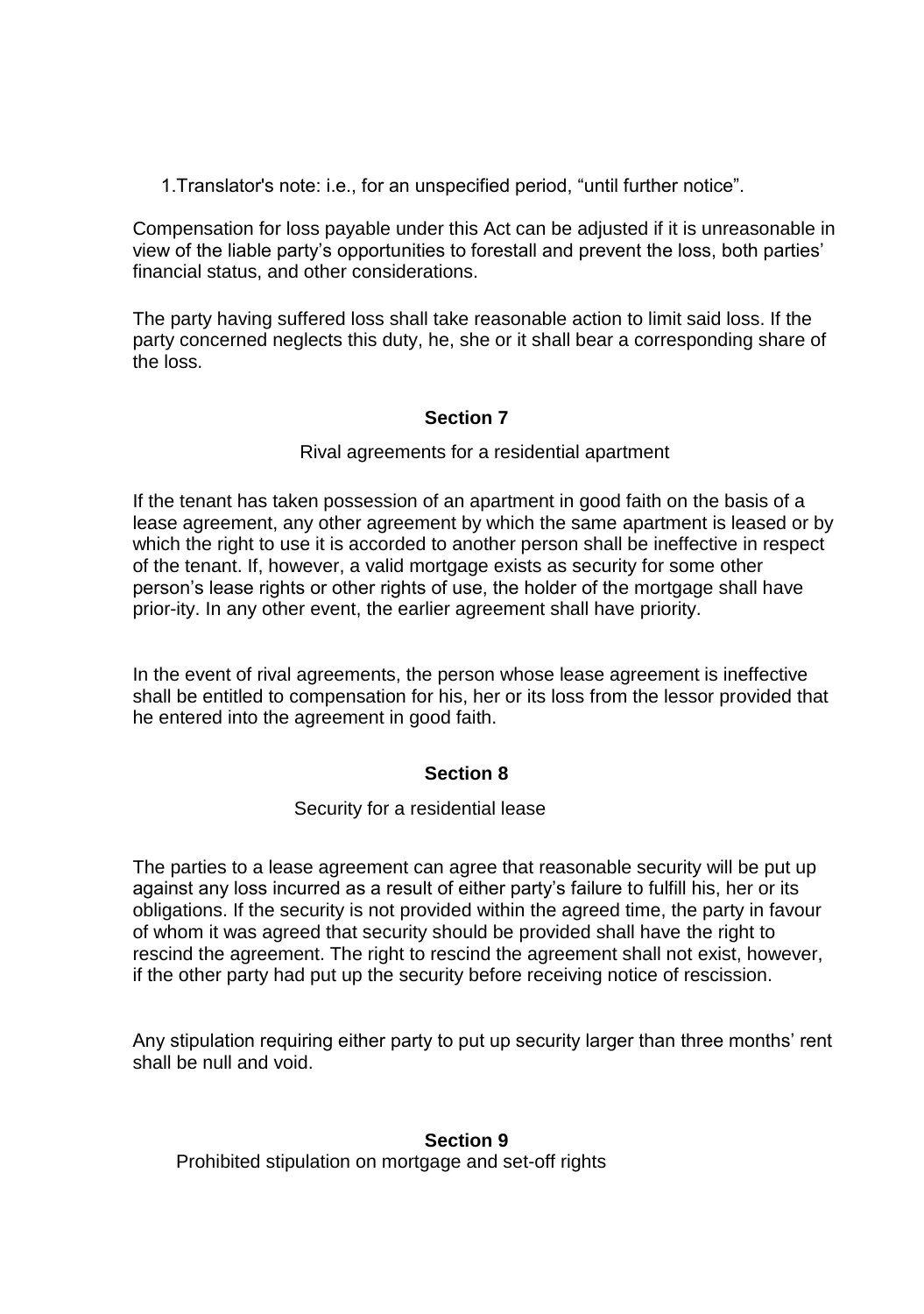Any stipulation in the lease agreement stating that no mort-gage can be applied for as security for the permanence of the leasehold or that the tenant shall not have the right to set off a counterclaim against the rent shall be null and void.

## **Section 10** (15.8.2003/737)

*Section 10 has been repealed by Act 15.8.2003/737.* 

## **Section 11**

Liability of spouses for a residential lease agreement

A married couple or persons living together as husband and wife without marriage (spouses) are jointly and severally liable for the obligations deriving from the lease agreement if they live together in a residential apartment leased by both spouses jointly or by one of them. If one spouse moves out, the spouse who has not leased the apartment shall continue to be liable for the obligations deriving from the lease agreement for as long as he or she lives in the apartment. Both spouses shall be given a hearing in any matter related to such apartment if this is considered necessary.

## **Section 12**

### **Deadlines**

If the date on which some action should be taken under this Act falls on a Saturday, a religious holiday, Independence Day, May Day, Christmas Eve or Midsummer Eve, the action can be taken on the first working day following said date.

The date from which the deadline prescribed by this Act begins to run shall not be included in calculating the number of days to the deadline by which action should be taken. If the deadline by which action should be taken is expressed in months or years, it shall fall on the day of the month due which corresponds by name or by ordinal number to the date from which the time prescribed by this Act began to run. If the month in which the deadline falls has no such correspond-ing day, the last day of that month shall be considered the deadline date.

A deadline expressed in days, months or years before a specified date shall be calculated backwards from that date using the same principles as would have been used to calculate it forwards under paragraph 2.The provisions of this section shall also apply to the date on which the tenant must move out of the apartment.

## **Section 13**

Fulfilling the duty of notification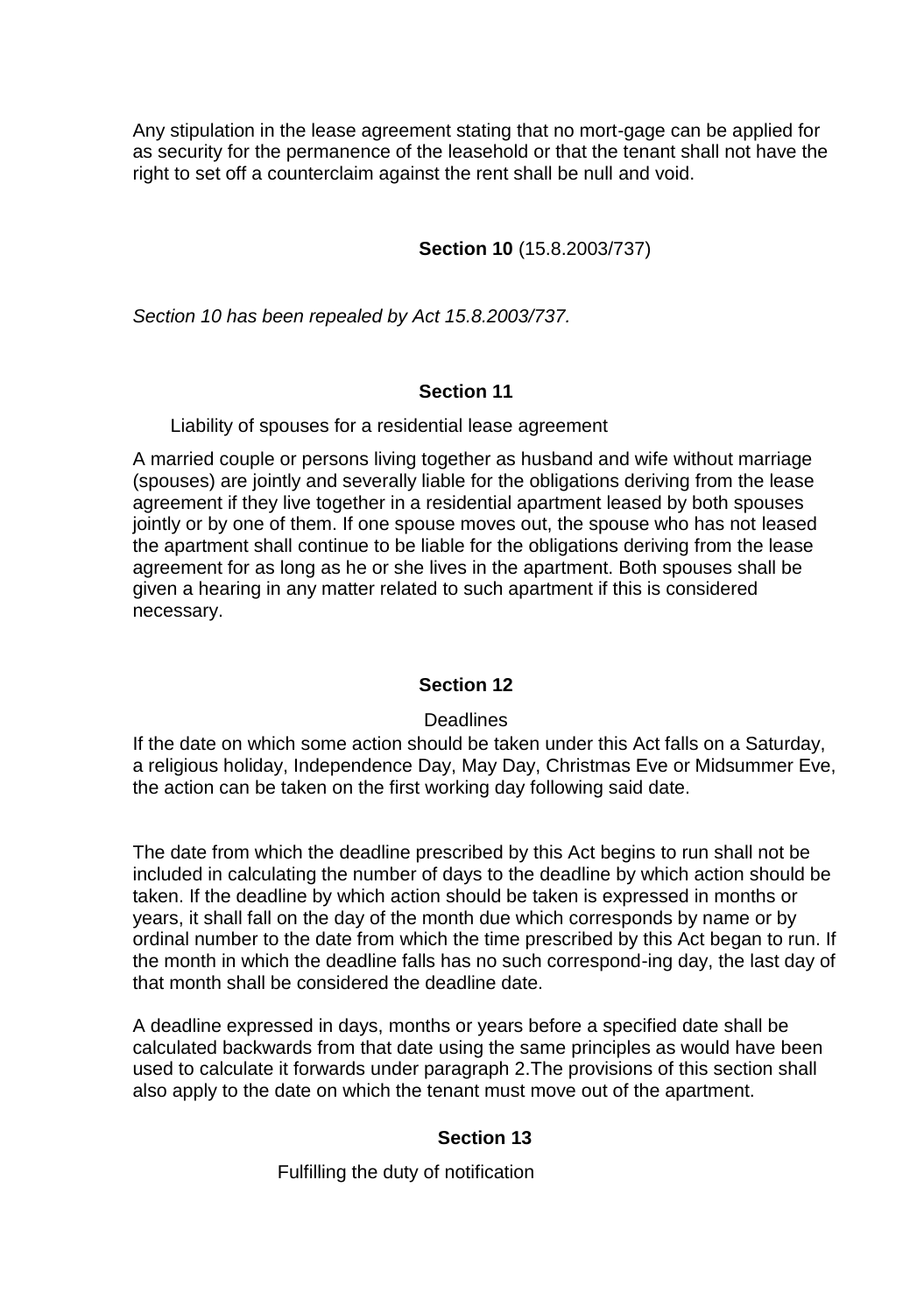Unless otherwise provided in this Act, notifications and requests made under this Act can be sent by registered post to the addressee's regular address. If the notification has been appropriately posted, the sender can appeal to it even if it is delayed or never reaches the addressee.A summons or other notification or request under this Act concerning an apartment rented jointly by spouses or used by both spouses as their joint dwelling on the basis of a lease agreement made by one of the spouses can be delivered to either of the spouses.

## **Section 14**

## Executive assistance

The lessor shall be entitled to executive assistance from the police if denied entry to the apartment as provided in sections 21 and 22.

The tenant shall be entitled to executive assistance from the police if the lessor, in a manifestly unlawful manner, pre-vents the tenant from exercising the tenant's legal rights under the lease agreement or this Act.

## **Section 15** (12.7.2002/599)

*Section 15 has been repealed by Act 12.7.2002/599.* 

## **CHAPTER 2**

## **Use, condition and upkeep of a residential apartment Section 16**

Taking possession and delays therein

The lessor shall make the apartment available to the tenant on the date on which the tenant is entitled to take possession.

If the apartment is not ready or vacant at the time that the tenant is entitled to take possession and the delay causes the tenant significant inconvenience, he, she or it shall have the right to rescind the lease agreement. The tenant shall also have the right to rescind the lease agreement even before scheduled to take possession if it is obvious that taking possession will be delayed as referred to above.

## **Section 17**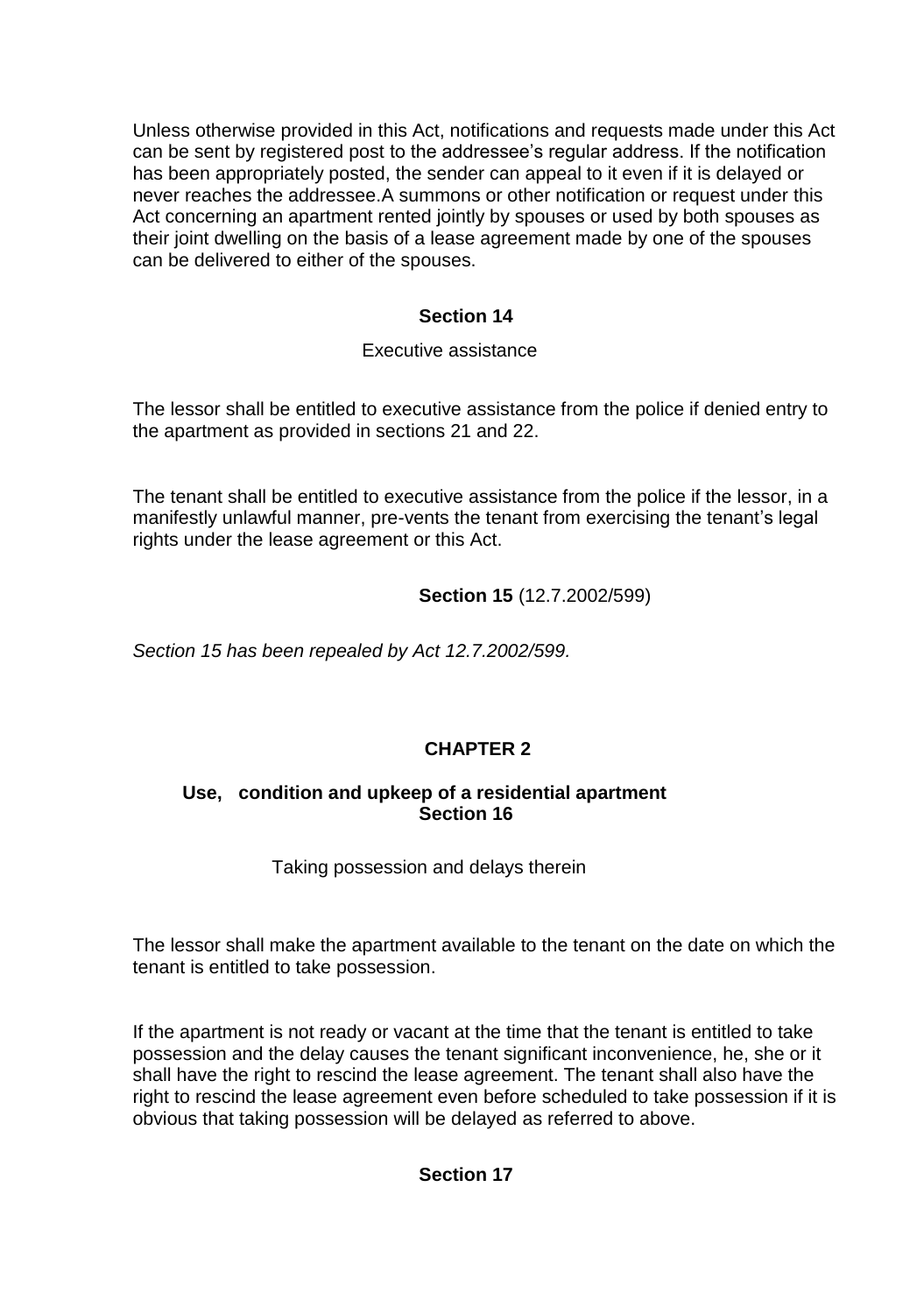Assignment of a residential apartment to the use of another person

The tenant may use the residential apartment as his or her own home or as a joint home with his or her spouse and the children belonging to the tenant's family. The tenant may also use the apartment as a joint home with his or her near relative or a near relative of his or her spouse or assign by sub-lease or otherwise no more than half of the residential apartment to another person's use for residential purposes if this does not cause the lessor significant inconvenience or disturbance.

In any other event, the tenant shall not assign the apartment or any part of it to another person's use without consent thereto expressed in the lease agreement or given separately by the lessor.

## **Section 18**

## Temporary assignment of a residential apartment

The tenant may assign a residential apartment to another per-son's use for no longer than two years if the tenant resides in another location for reasons of employment, study, illness or other such reason, and the lessor has no reasonable grounds for objecting to the assignment.The tenant shall notify the lessor of the temporary assignment in writing no later than one month before it is to take place. If the lessor does not accept the assignment, he, she or it shall submit the grounds for objection to a court for consideration within 14 days of having received the notification. If the court sustains the grounds submitted by the lessor, it must prohibit the assignment. If the court rejects the lessor's claim, temporary assignment of the apartment shall not be prevented by the lessor's having appealed the decision.

## **Section 19**

## Assignor's and assignee's liability

When the tenant has assigned the whole apartment or part of it to another person's use, the tenant shall, unless other-wise agreed with the lessor, remain responsible for the obligations placed upon the tenant under the lease and for any loss for which the person to whom all or part of the apartment was assigned must compensate the lessor. The person to whom use of the apartment was assigned shall be liable to the lessor for any loss which he or she would have been liable to compensate had the lessor leased the apartment or part thereof to him or her.

### **Section 20**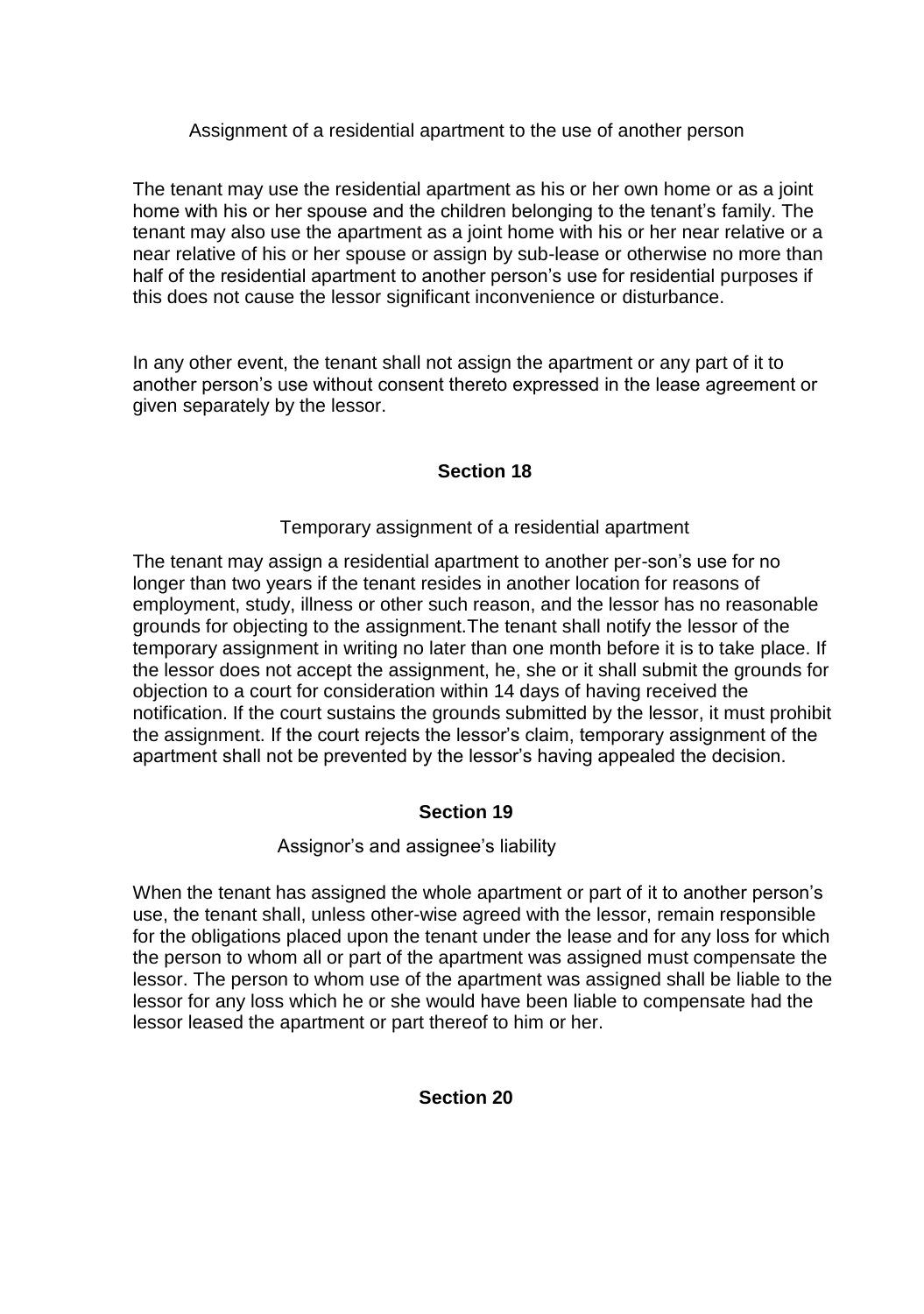### Condition of the apartment and any deficiencies

At the commencement of the lease and throughout its duration, the apartment shall be in such condition as the tenant may reasonably require, taking the age of the apartment, the local housing stock and other local conditions into consideration, unless otherwise agreed regarding the condition of the apartment. It may also be agreed that the tenant shall be responsible for the upkeep of facilities and equipment avail-able to him, her or it under the lease or for obligations associated with the property.

If the apartment is not in the required or agreed condition when the lease comes into force or its condition becomes deficient while the lease is in force for any reason other than the tenant's negligence or carelessness and the lessor is responsible for its condition, the tenant shall be entitled to rescind the lease agreement if the deficiency is of major significance and the lessor, having been requested to remedy the deficiency, has not done so without delay or within the agreed time, or if the deficiency cannot be remedied. If the lessor fails to remedy the deficiency, the tenant may, instead of rescinding the agreement, remedy the deficiency at the lessor's expense, unless the deficiency is due to the unfinished state of the building or the authorities have prohibited use of the apartment. The tenant shall see to it that the cost incurred by the lessor in remedying the deficiency is reasonable.

If, under a stipulation in the lease agreement, the apartment is leased "as is", the tenant may still exercise the right laid down in this section above if, at the time of signing the agreement, the tenant was unaware of the deficiency in the apartment and would not have been able to detect or foresee it by applying ordinary care, taking the apartment's age, the condition of other apartments used for similar purposes in the same area, and other local conditions into consideration.

### **Section 21**

### Repairs, alterations and upkeep

The lessor and the tenant can agree on any repairs, alterations or upkeep measures to be performed in the apartment. The tenant shall not have the right to perform any repairs or alterations in the apartment without the lessor's permission, except in order to remedy a deficiency as referred to in section 20, paragraph 2. The tenant shall, however, always have the right to take action to prevent or restrict immediate damage to the apartment.

The lessor shall be entitled to carry out an upkeep measure, repair or alteration immediately if it cannot be postponed without causing damage. An upkeep measure, repair or alteration that does not cause significant inconvenience or disturbance in the exercise of leasehold rights may also be performed, provided that the lessor notifies the tenant thereof no less than 14 days before work begins. The tenant shall not have the right to rescind the lease agreement in the cases referred to in this paragraph.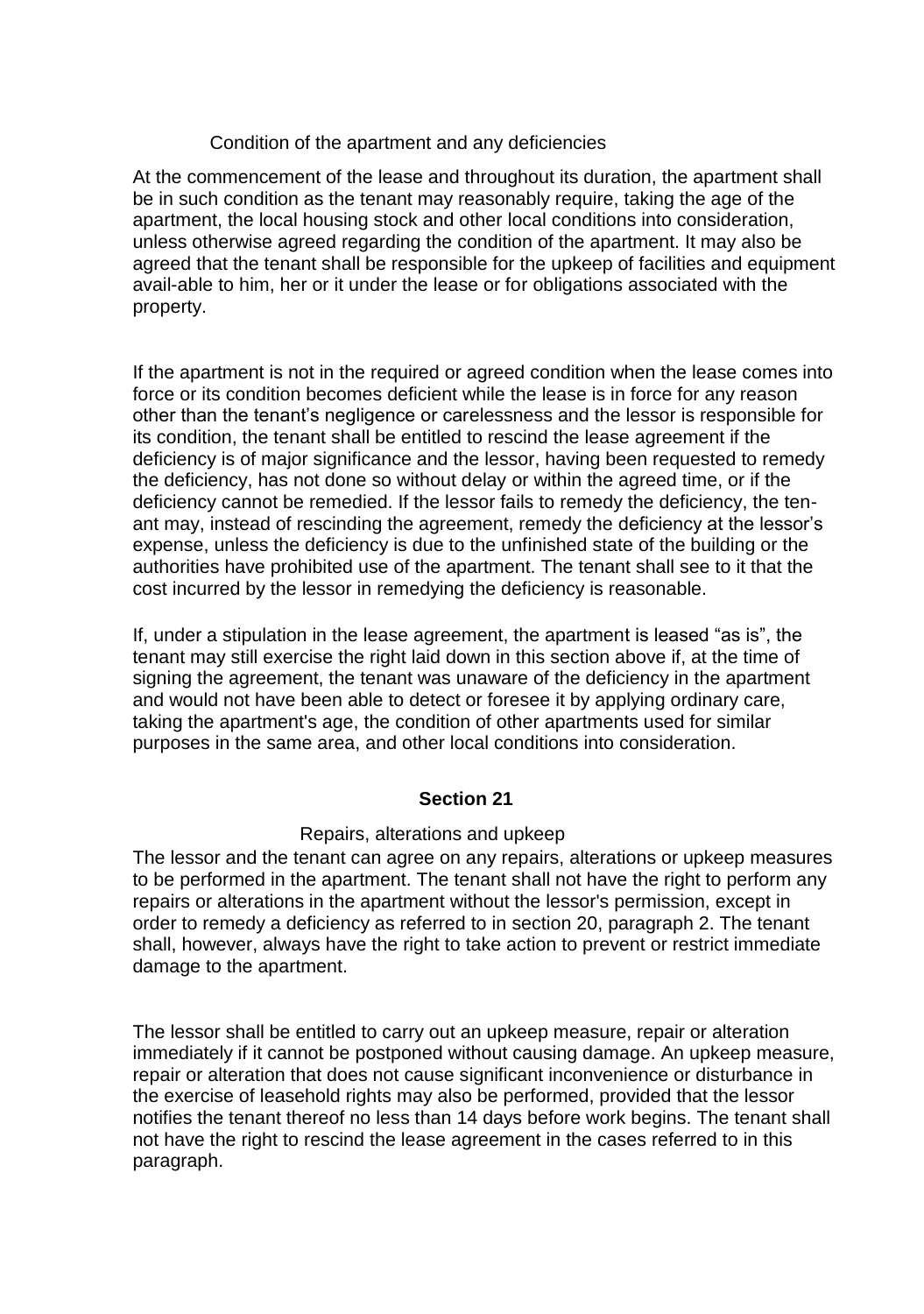The lessor shall notify the tenant no less than six months before work begins of any repairs other than those referred to above that the lessor wishes to undertake in the apartment. If the tenant changes during the period following the notification, the new tenant must also be notified of the work to be done, but no new time frame shall be set for the work. Within 14 days of receiving notification, the tenant shall be entitled to rescind the agreement as of the earliest date when the repairs or alterations may begin. The work shall not be performed without the tenant's consent after notice has been given on the lease agreement.

## **Section 22**

# Lessor's right of entry into the apartment Whenever necessary for supervision of the condition or upkeep of the apartment,

the tenant shall immediately provide the lessor with access to the apartment at a suitable time.

If an apartment is to be sold, or leased again, the lessor shall have the right to show the apartment at a time suitable to the lessor and the tenant.

# **Section 23**

# Lessor's liability for his actions

The lessor shall see to it that the actions referred to in this chapter above do not cause the tenant any inconvenience or disturbance beyond that which is necessary to perform them.

The tenant shall be entitled to be exempted from paying rent or to have the rent reasonably reduced during any period when the apartment could not be used or was not in the condition required or agreed on. The tenant shall not, however, have such a right if the apartment's deficient condition is due to his negligence or other carelessness, or if the repairs or alterations were performed to repair damage for which the tenant was liable. The right referred to in this paragraph shall not exist for the time preceding the date on which the lessor received notice of the apartment's deficient condition detected during the lease period.

The tenant shall also be entitled to compensation for any inconvenience or loss caused to the tenant by the lessor's action or negligence referred to in this chapter above, unless the lessor can prove that the delay in making the apartment available or its deficient condition was not due to the lessor's action, negligence or other carelessness or that the repairs or alterations were made to repair damage for which the tenant was liable.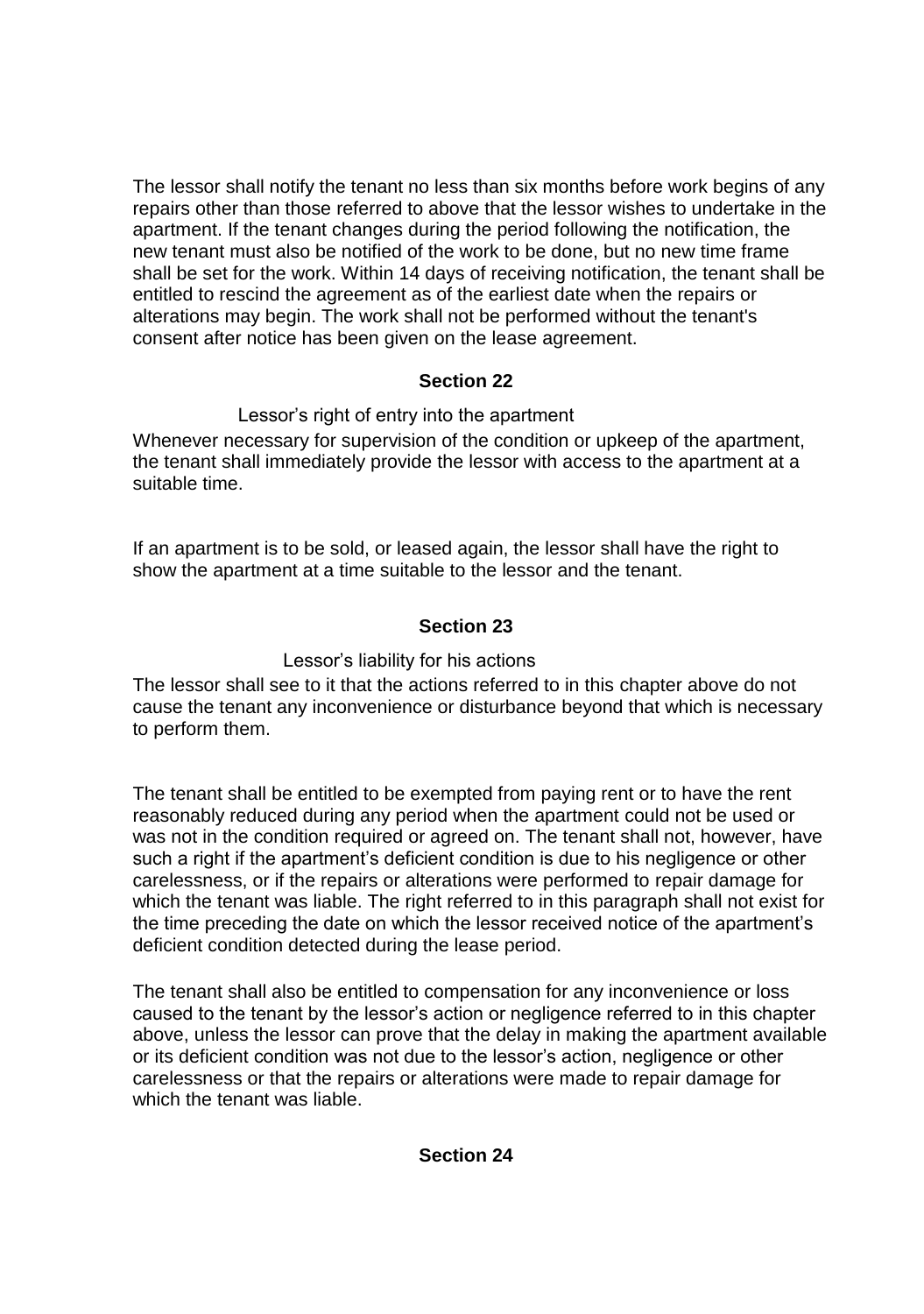### Tenant's notification duty

The tenant shall notify the lessor without delay of any dam-age to or deficiency in the apartment which it is the lessor's responsibility to correct. Notification shall be made immediately if, to prevent further damage, repairs must be undertaken without delay.

If the apartment is vacated for an extended period, the ten-ant shall notify the lessor thereof and arrange for the lessor to be able to enter the apartment.

A tenant who fails to make the required notification shall be liable for any damage caused by such failure.

### **Section 25**

Tenant's liability for damage to the apartment

The tenant shall look after the apartment with all due care. The tenant shall not, however, be liable for ordinary wear and tear caused by use of the apartment for the purpose specified in the lease agreement, provided that the lessor is responsible for the apartment's upkeep and maintenance.

The tenant shall be liable for compensation to the lessor for any damage to the apartment caused by the tenant willfully or through negligence or other carelessness.

The tenant shall further be liable for compensation to the lessor for any damage to the apartment caused willfully or through negligence or other carelessness by a person staying in the apartment with the tenant's consent. The tenant shall not, however, be liable for any damage caused by a person performing work at the lessor's request or on behalf of the owner of the building or apartment or of the shares confer-ring possession of the apartment.

Liability under this section shall also apply as appropriate to the shared-access facilities and equipment on the property or in the building available to the tenant under the terms of the lease.

### **Section 26**

Prohibited stipulations concerning the use, condition and maintenance of the apartment and liability

Any stipulation restricting the tenant's rights under sections 16-25 to obtain possession of the apartment, to use it, to assign the apartment or part thereof for another person's use, to require that the apartment be in the condition laid down in law or agreed, to rescind the agreement or gain exemption from payment of rent or a rent reduction, or to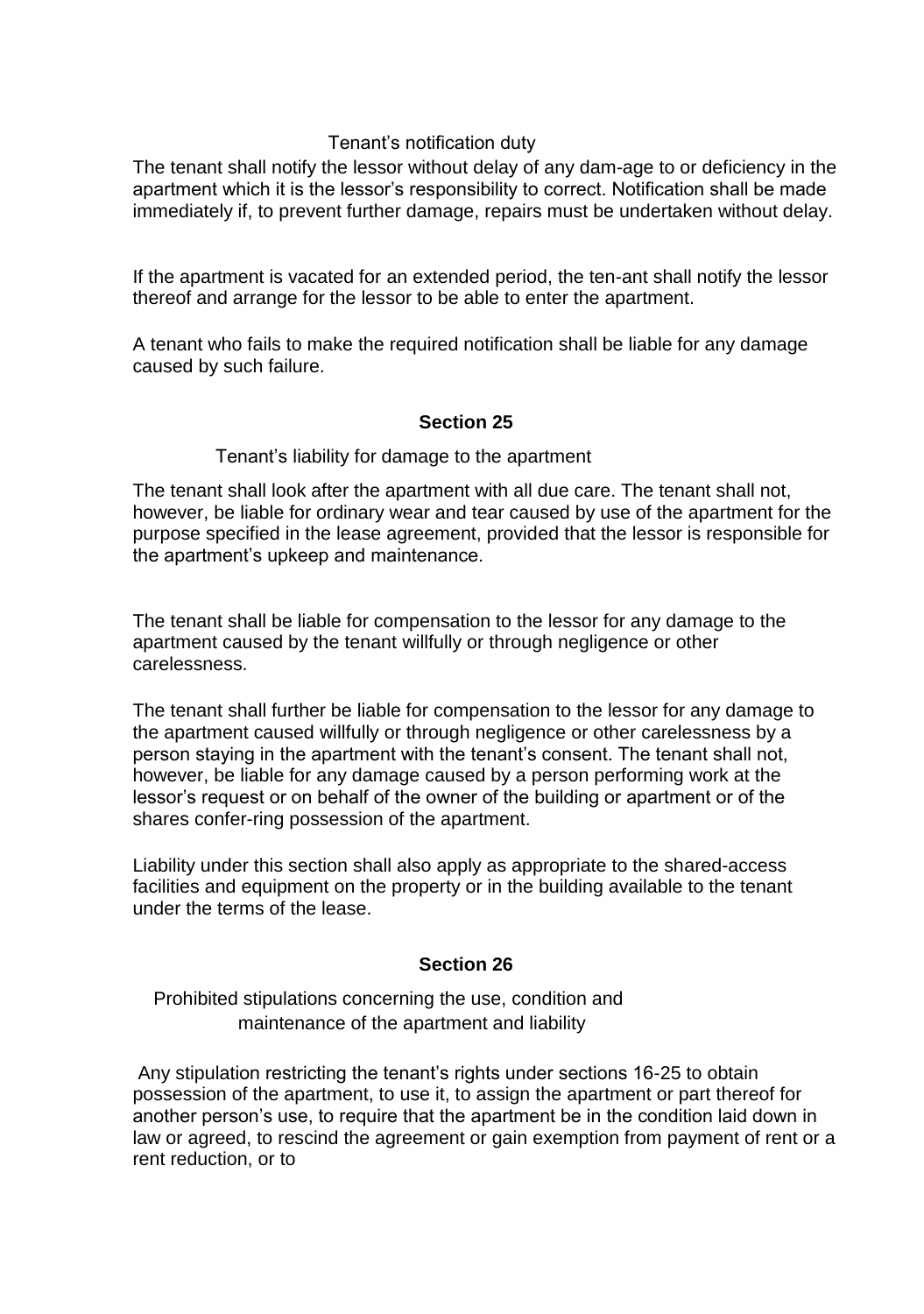obtain compensation, or which makes the liability of the ten-ant, or of the person to whom the tenant has assigned the apartment or part thereof, for any damage to the facilities designated for residential purposes greater than that laid down in this chapter, shall be null and void.

## **CHAPTER 3**

### **Amount of rent Section 27**

### Determining the rent

Rent shall be determined on the basis of what is agreed, unless otherwise provided in this Act or elsewhere in law.

Adjustment of the rent can be agreed upon with due consideration of the provisions of the Act on Limiting the Use of Index Clauses (1195/2000). If it has been agreed that the lessor may unilaterally determine the date or amount of the rent increase while the lease is in force, such stipulation shall be null and void unless the grounds on which the rent can be increased during the lease agreement's validity have also been agreed. Before the rent increase can take effect, the lessor shall notify the tenant in writing of the new rent and the date on which it will take effect. (5.12.2003/1038)

For the period during which the provisions on determining the rent in the Act on the Use, Assignment and Redemption of State-Subsidised Rental Dwellings and Buildings (1190/1993) or the Act on Interest Subsidy for Rental Housing Loans and Right of Occupancy Housing Loans (604/2001) are applied to a residential apartment, paragraph 1 of Section 27, Section 29, paragraph 1 of Section 30 and Sections 31 and 32 of this Chapter, and the relevant provisions issued in or by virtue of said Acts, shall be applied to the amount of rent charged. (29.6.2001/606)

### **Section 28**

Recommendations on rent

The Council of State, having heard the Rents Division of the Housing Council, may issue recommendations on the revision of rents.

### **Section 29**

Examination of the reasonableness of rent The lessor or the tenant may submit the reasonableness of the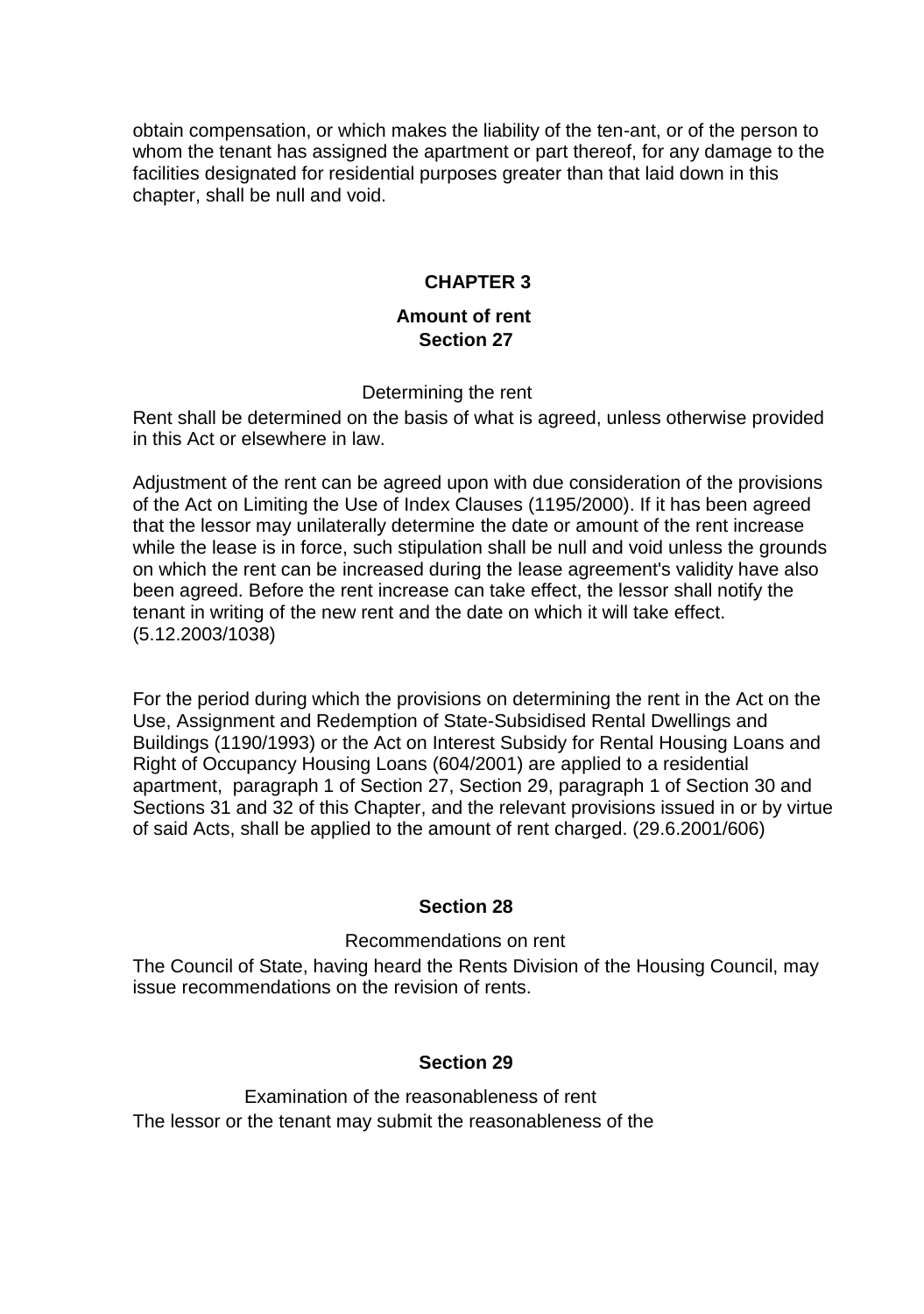rent or of a stipulation on determining the rent for the consideration of a court. A suit for examination of the reasonableness of rent cannot be brought after termination of the lease.

The lessor shall not give notice on the lease agreement in the time during which the reasonableness of the rent is being examined upon the tenant's application by a lower court.

### **Section 30**

#### Changes in rent decided by a court

The court may, at the tenant's request, reduce the rent or alter a stipulation on determining the rent at its discretion if, without grounds considered acceptable under tenancy, the rent significantly exceeds the current market rate charged in the area for apartments of similar rental value and used for the same purpose.

The court may, at the lessor's request, increase the rent or alter a stipulation on determining the rent at its discretion if the rent or the stipulation on determining it must be considered unreasonable under section 6.

### **Section 31**

#### Court decision on rent

If the amount of the rent or a stipulation on determining the rent is altered, the court decision by which this is done shall state the date as of which the new rent or the stipulation on determining the rent comes into force. If a lower court decision on the amount of the rent or on a stipulation on determining the rent is appealed, however, the rent shall continue to be paid at the earlier rate until the court of appeal has pronounced its decision, unless otherwise agreed.

If the court decides to reduce the rent, it shall take into account the grounds for the rent reduction and other relevant considerations, and decide ex officio whether the lessor must return all or part of the rent paid. Notwithstanding, barring exceptionally weighty reasons, return of rent shall not be ordered for the period preceding the notification of a request for a rent reduction, and in no case for a period longer than one year preceding notification of such request.

**Section 32** Increasing the rent for a State-subsidized (ARAVA) rental apartment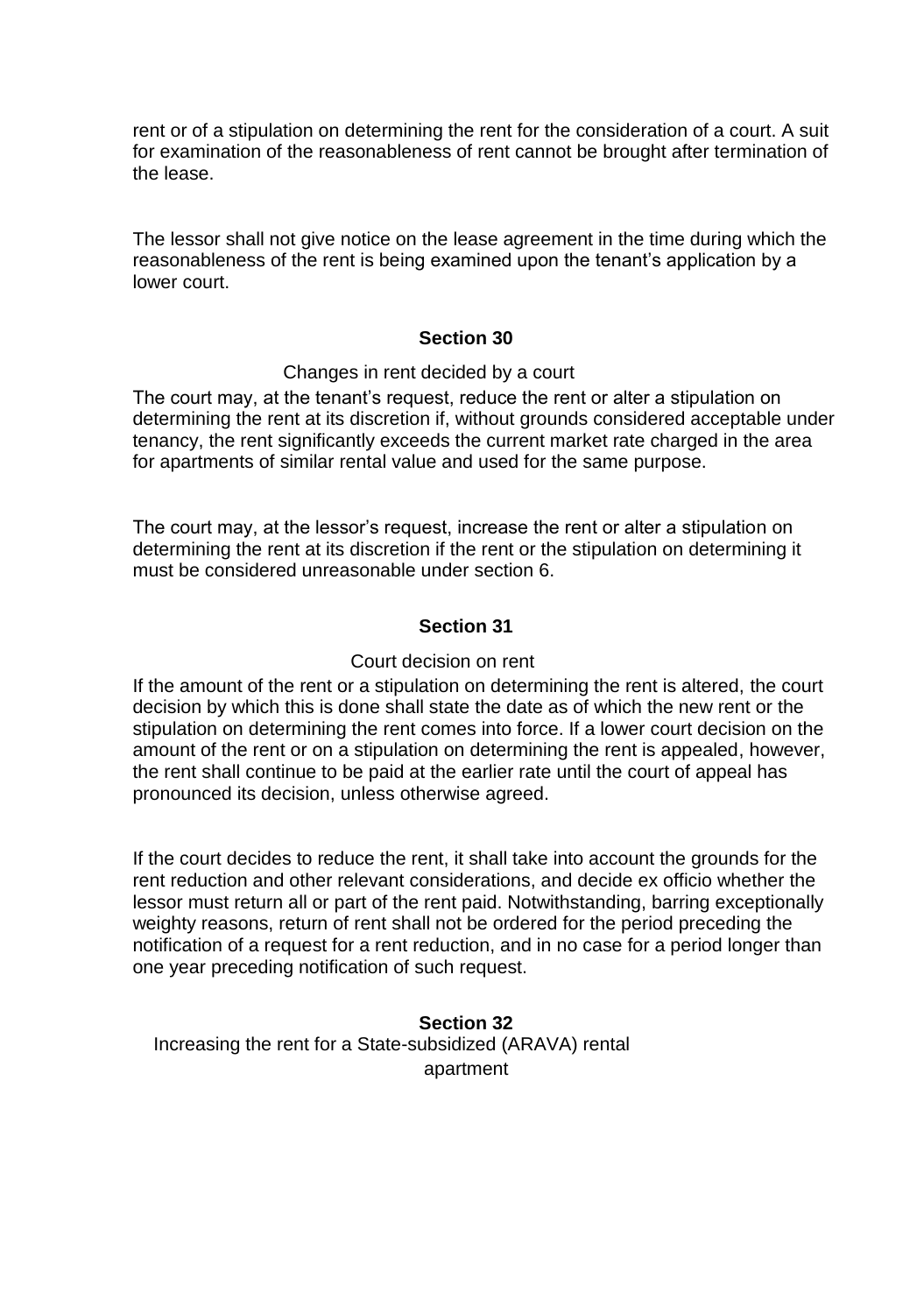During the period that the provisions on determining rent in the Act on the Use, Assignment and Redemption of State-Subsidised (ARAVA) Rental Dwellings and Buildings or the Act on Interest Subsidy for Rental Housing Loans and Right of Occupancy Housing Loans apply, the lessor shall, if he or she desires to increase the rent, notify the tenant in writing of the increase, its grounds, and the new rent. The increased rent shall take effect no sooner than two months after the beginning of the rent payment period immediately following the notification date. (29.6.2001/606)

Notwithstanding, the lessor referred to in this section need not separately notify the tenant of an increase in the charge payable for water, electricity or any other amenity included in the use of the apartment if it is based on an increase in consumption or in the number of persons living in the apartment, provided that it was agreed in the lease agreement that such amenity would be paid for separately on the basis of consumption or the number of persons living in the apartment. In this event, the tenant shall be notified of the volume of consumption for each payment period.

### **Section 33**

### Rent statistics

Statistics Finland shall produce the necessary statistics on residential apartment rents and real estate costs annually.

### **CHAPTER 4**

### **Payment of rent Section 34**

#### Date of rent payment

Rent paid in money shall be paid no later than on the second day of the rent payment period unless another payment schedule has been agreed. The rent payment period shall be one month or any other period for which rent is payable under the lease agreement.

Payment of rent in any form other than money shall be agreed on separately.

The tenant shall pay rent for as long as he has possession of the apartment and also after the right to possession ends, if

the tenant or a person deriving possession from the tenant

has continued to use the apartment.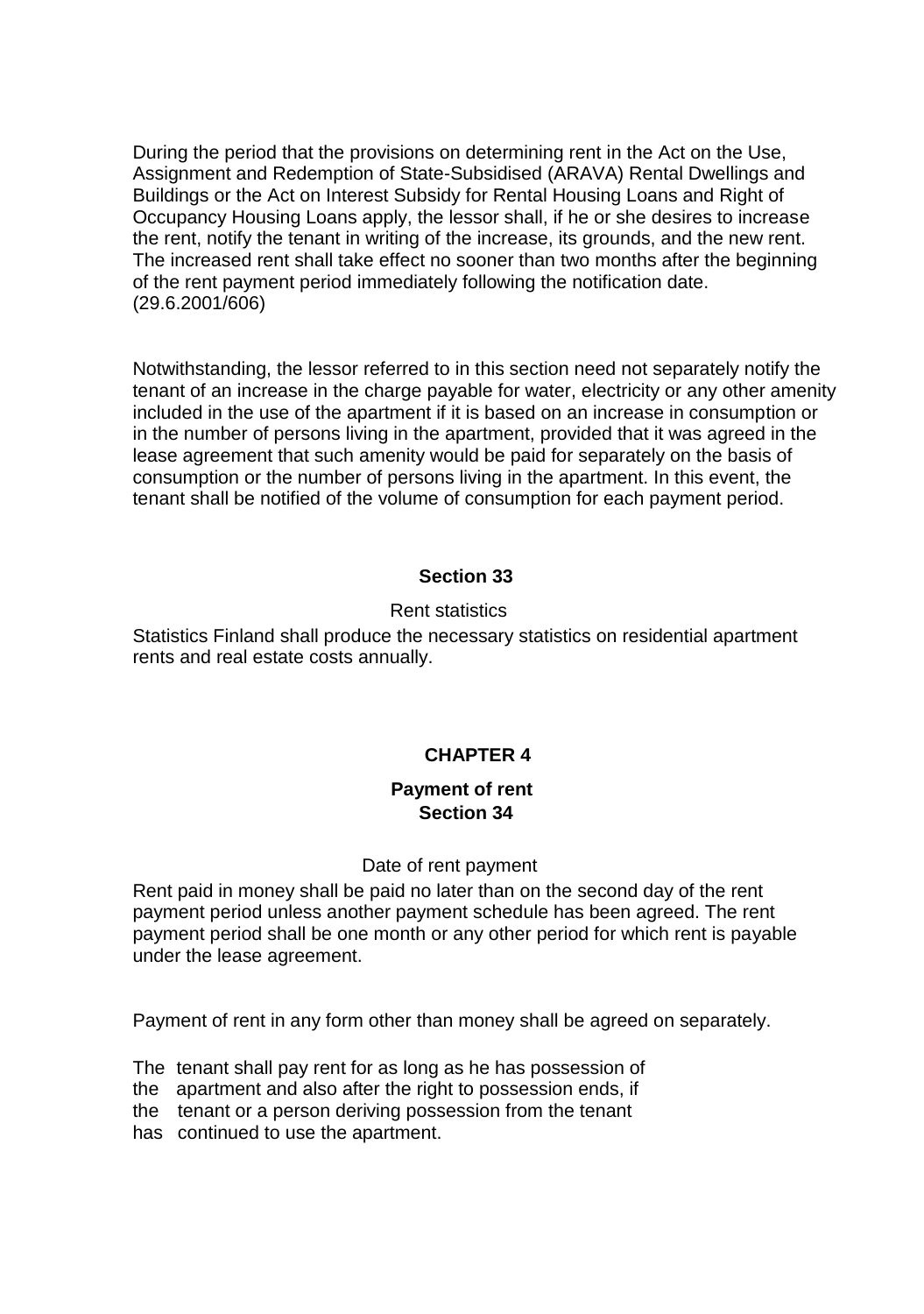Provisions on deferral of the date of rent payment in certain cases are laid down in section 12.

## **Section 35**

### Mode of rent payment

Rent paid in money can always be remitted by postal or bank giro or postal order. Payment shall be considered to have been effected on the date entered as the date of payment by the post office or bank on the payer's receipt or on the date when a postal order addressed to the lessor was presented at the post office for delivery as proved by the payer's receipt.

If the rent is paid in any manner other than by postal or bank giro or postal order, the lessor shall give the tenant a receipt.

If paid in the apartment's locality, the rent may be paid at the lessor's apartment or business offices or at any other location specified by the lessor.

Any stipulation denying the tenant the right to pay the rent by postal or bank giro or postal order shall be null and void.

### **Section 36**

### Advance collection of rent

When the lease agreement is made, advance payment of rent for more than one rent payment period may be agreed on if special cause exists. Any stipulation under which the tenant is required to pay rent in advance while the lease is in force shall be null and void. The tenant shall, however, be entitled at any time to pay rent in advance for rent payment periods not yet falling due.

Any stipulation under which the tenant is liable for advance payment for a period longer than three months or, if the rent payment period is longer, for more than one rent payment period shall be null and void.

Provisions on providing security in order to fulfill the terms of a lease agreement are laid down in section 8.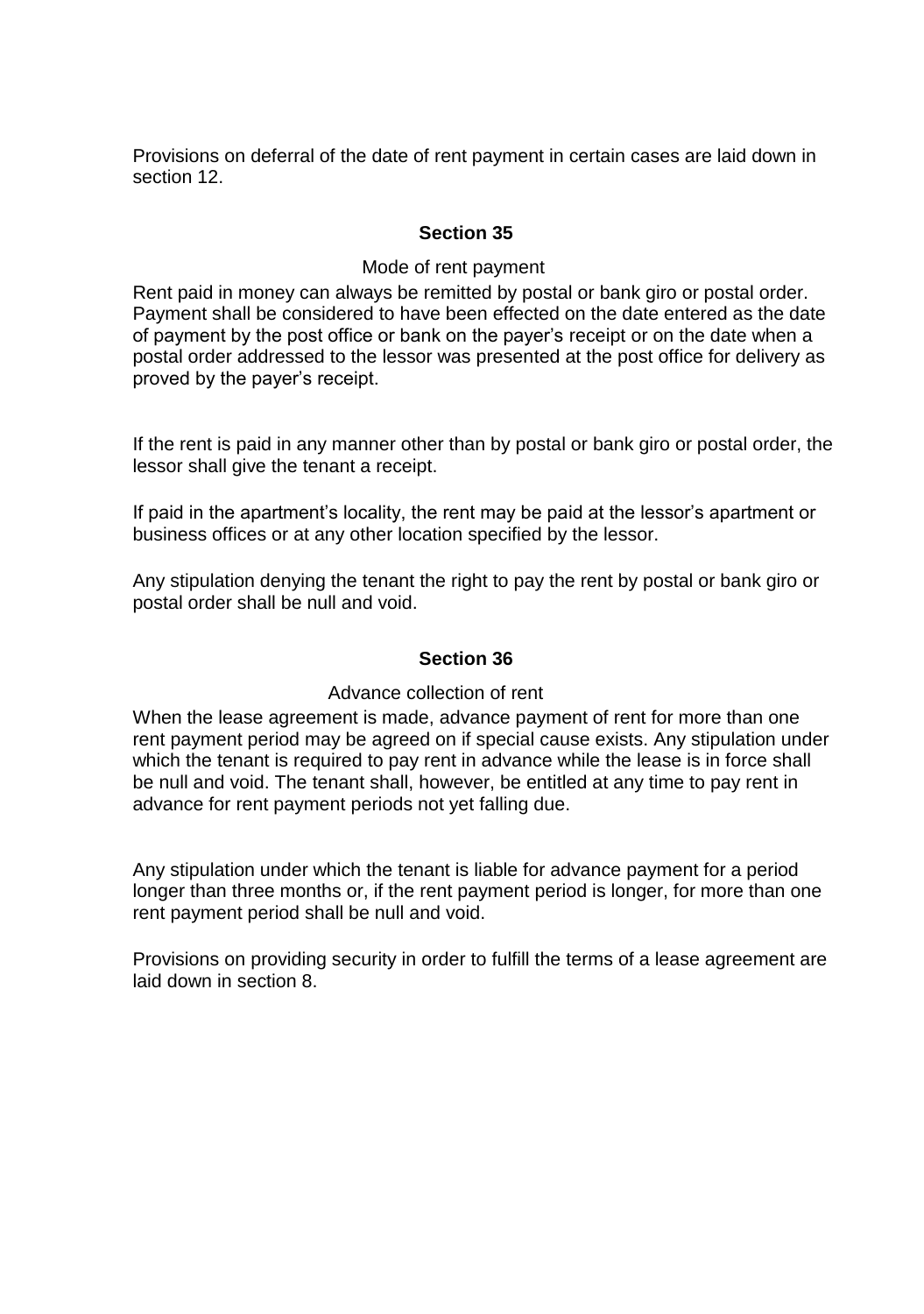## **CHAPTER 5**

## **Change of lessor Section 37**

## Lessor's notification duty

The lessor shall notify the tenant of the grounds for the lessor's right to let the apartment or part thereof and of any restrictions on his, her or its right to let the apartment. If the lessor's right of possession to the apartment lapses, the lessor shall notify the tenant thereof without delay. If such notification is not given, the tenant shall be entitled to reasonable compensation for removal costs and for any losses caused by the lessor's failure to notify the ten-ant, unless the lessor can prove that the tenant was other-wise aware that the lessor's right of possession had lapsed.

## **Section 38**

Assignment or transfer of title and housing company's right to take possession of the apartment

If a building containing a rented apartment or shares confer-ring possession of an apartment are voluntarily assigned or transferred to another person, or if the title thereto is transferred by virtue of marital property rights or by bequest or inheritance, or by virtue of rescission of joint ownership arrangements, the lease agreement shall bind the new owner if:

1) the tenant has taken possession of the apartment before the assignment or transfer takes place;

2) the assignment contract contains a provision on the permanence of the lease agreement; or

3) a mortgage has been taken out to secure the lease.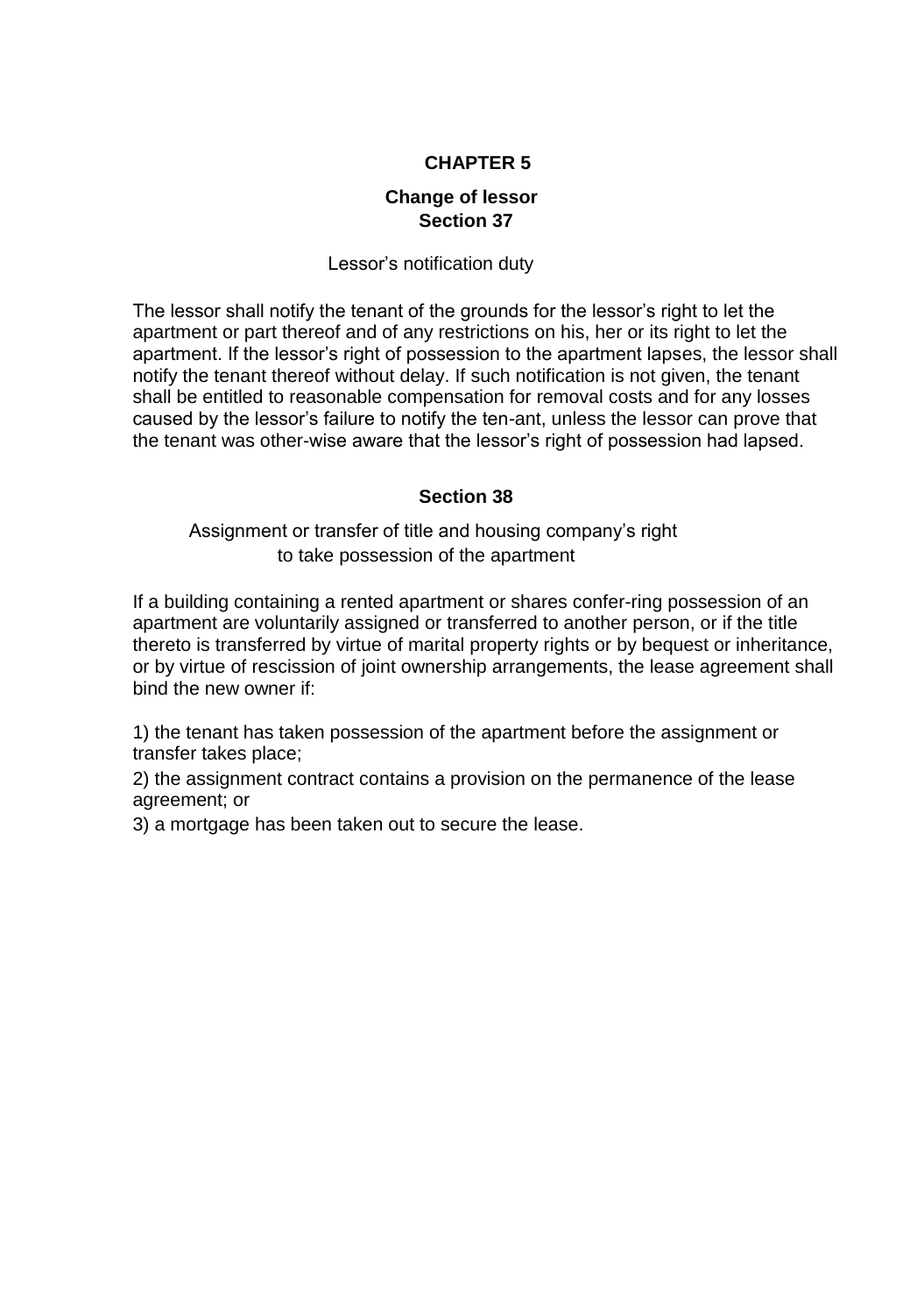The provisions above regarding the assignment or transfer of title shall apply as relevant to the assignment or transfer of any other rights by virtue of which the lessor had the right to let the apartment. The Housing Companies Act (1599/2009) contains provisions on a housing company's right to take possession of an apartment and on the effect thereof on the tenant's status during the period that the housing company has possession. The tenant's right to possession of the apartment on the basis of a lease agreement concluded with the share owner shall lapse during the period for which the housing company has taken possession of the apartment under Chapter 8 of the Housing Companies Act. (22.12.2009/1609)

A lease agreement which, under paragraph 1 or 2, does not bind the new owner or the acquirer of the right of possession, shall, however, remain in force unless the person in question rescinds the agreement within one month of having acquired the title or of the later date on which he received notification of the lease agreement.

Any stipulation restricting the tenant's rights under this section shall be null and void.

### **Section 39**

### Effect of compulsory auction on the lease

The buyer of a property sold in a compulsory auction shall have the right to give notice on the lease agreement for any apartment on the property within a month of having taken pos-session of the property or of the later date on which he received notification of the existence of a lease, unless the property was sold subject to a stipulation guaranteeing the permanence of the residential lease. The above provisions on property shall apply as relevant to the right to lease a plot and to any lease rights that include buildings and are subject to sale by compulsory auction in the same manner as real property.

The buyer of a building containing a rental apartment or of shares conferring possession of an apartment shall have the same right to give notice on the lease agreement if the building or shares have been distrained and sold in the manner laid down for the execution and sale of movable property.

Notwithstanding, the provisions of this Section shall not apply to lease agreements made by a company for an apartment taken into the company's possession under Chapter 8, Section 6 of the Housing Companies Act. (22.12.2009/1609)

### **Section 40**

Change of ownership of a residential apartment as a result of a suit for annulment or redemption

If a building containing a rented apartment or shares confer-ring possession of an apartment have been forfeited, as a result of a suit for annulment, by the lessor of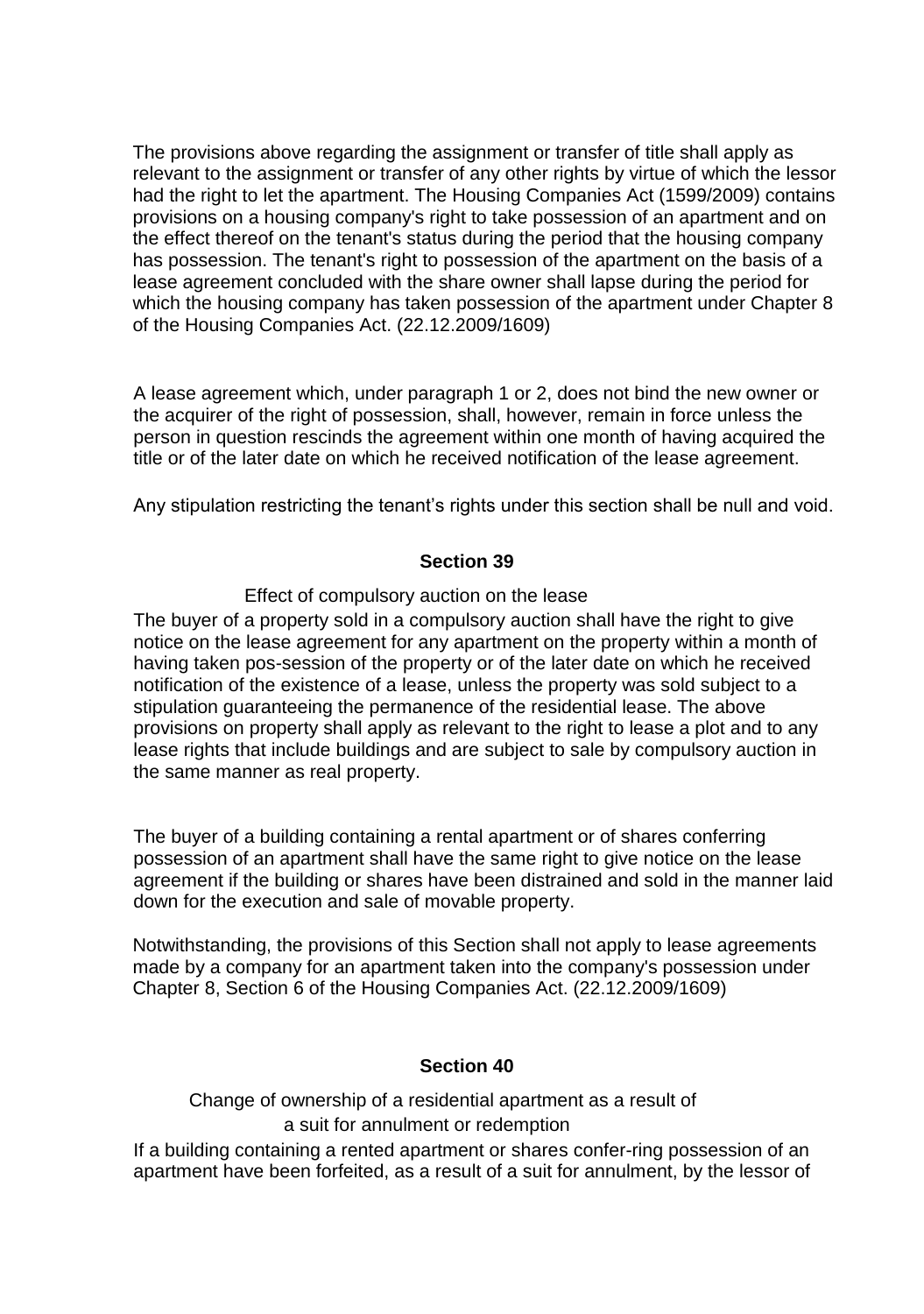the apartment or by the person to whom the building or shares have been transferred from the lessor, the rightful owner shall have the right to rescind the lease agreement within one month of the date on which the court decision on the suit for annulment took effect or, if later, of the date on which he received notification of the agreement.

Whosoever has redeemed the shares conferring possession of the apartment under the housing company's articles of association shall also have the right to rescind the lease agreement if such agreement was made at a time when the right of redemption existed or an action on such right was pending. In this event, the lease agreement shall be rescinded within one month of the redemption of shares or the court's legally valid decision on the right of redemption or of the later time when the redeemer received notification of the lease agreement.

## **Section 41**(28.3.2002/234)

Restrictions on state-subsidised (ARAVA) and interest-subsidy rental dwellings

The provisions of Sections 39 and 40 on compulsory auction and change of ownership as a result of a suit for annulment or redemption shall not be applied to an apartment used as a rental dwelling as referred to Section 2 of the Act on the Use, Assignment and Redemption of State-Subsidised (ARAVA) Rental Dwellings and Buildings or in the Act on Interest Subsidy for Rental Housing Loans and Right of Occupancy Loans (604/2001) during the time that the apartment is subject to the restrictions imposed by said Acts.

### **Section 42**

# Binding nature of an amendment, stipulation or payment on a

### new owner

An amendment to a lease agreement or a stipulation added to said agreement or a payment due, under the lease agreement, after the assignment or transfer of the apartment shall not bind a new lessor if no entry on the amendment, stipulation or payment has been made in the lessor's copy of the agreement or no reliable proof thereof is shown, and the new lessor was not aware of the amendment, stipulation or payment at the time of assignment or transfer. The amendment, stipulation or payment shall, however, become binding on the new lessor, unless he notifies the tenant that he does not accept it within one month of having been notified of said amendment, stipulation or payment.

If the lessor makes the notification referred to in this section, the tenant shall have the right to rescind the lease agreement within one month following said notification.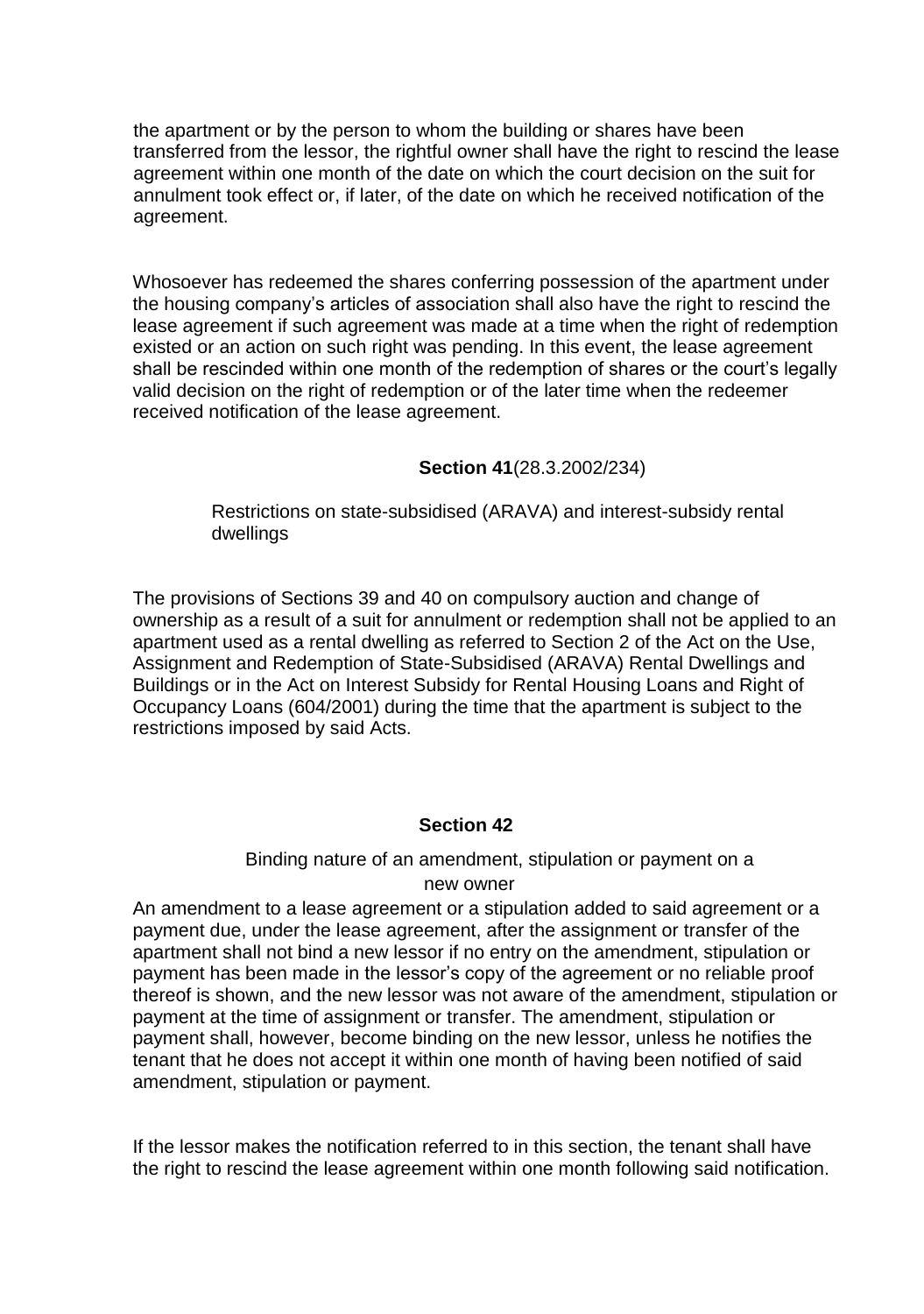If the owner or other lessor in the lease has changed and no written notification thereof has been made to the tenant, the tenant may refer to a payment made under the existing lease agreement if he was not aware of the change of lessor.

### **Section 43**

Compensation for loss incurred through termination of a lease

If a lease agreement is terminated for reasons referred to in this chapter, the tenant shall be entitled to compensation from the lessor for any loss incurred by the tenant as a result of termination of the lease, provided that the lessor was under obligation to the tenant regarding the permanence of the lease at the time that the grounds for termination arose. The tenant shall not, however, be entitled to compensation for loss incurred if the tenant knew or should have known of the grounds for termination of the lease at the time when the lease agreement or an amendment or addition thereto was made or when the tenant remitted a payment due.

If only part of the apartment falls out of the tenant's pos-session as a result of the change of lessor, the tenant shall be entitled to compensation for loss and, in addition, to a reasonable rent reduction.

### **CHAPTER 6**

## **Transfer and extension of a leasehold Section 44**

#### Transferability of a leasehold

The tenant shall not transfer his leasehold without consent expressed in the lease agreement or given separately by the lessor, unless otherwise provided later in this chapter. If the lessor fails to respond within one month of when such consent was requested, the tenant shall have the right to give notice on the agreement within one month of the date on which the time for responding expired.

If a tenant transfers the leasehold, he, she or it shall notify the lessor thereof immediately in writing. If the ten-ant has the right to transfer the leasehold, he, she or it shall be released from responsibilities as a tenant from the date on which he, she or it notified the lessor of the transfer.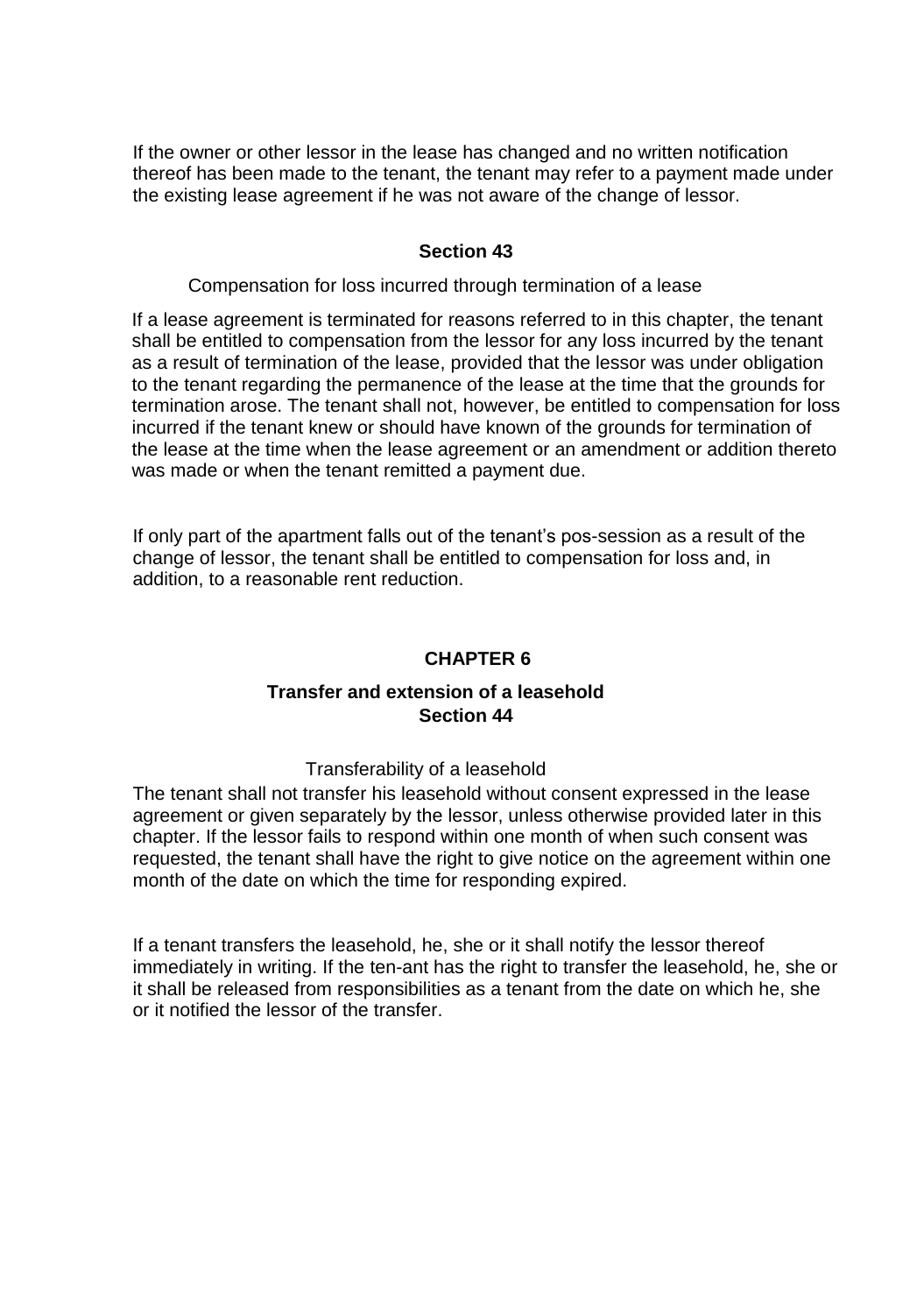### **Section 45**

Transferring a residential leasehold to a family member

The tenant may transfer a leasehold to his or her spouse or a child of their family or the parent of either spouse if the transferee is living in the apartment, unless the lessor has justifiable cause for contesting such transfer.

Section 44, paragraph 2, contains provisions on notification of transfer and release of the tenant from responsibilities.

If the lessor wishes to contest the transfer of a leasehold, the lessor shall submit the grounds for contestation to a court for consideration within one month of having received notification of the transfer. The lease shall remain in effect on the previous terms for the duration of the court proceedings considering the right to its transfer. If the court sustains the lessor's grounds, it must prohibit transfer of the leasehold.

## **Section 46**

### Extension of a lease after the tenant's death

If the tenant of a residential apartment dies, the lease shall remain in effect on the previous terms unless otherwise provided below, and the estate of the deceased is responsible for fulfilling the terms of the lease. Irrespective of what has been agreed concerning the duration of the lease or commencement of the notice period, the estate may give notice on the lease in accordance with the provisions on non-fixedterm lease agreements. If the tenant had leased the apartment jointly with another person, the estate of the deceased and the surviving tenant jointly shall have the right to give notice. The estate or the surviving tenant shall also have the right to give notice for his, her or its own part.

A person who rented the apartment jointly with the deceased tenant shall have a prior right, over the estate, to continue with the lease, unless the lessor has justifiable grounds for contesting said right. If living in the apartment, the deceased tenant's spouse, a child of their family or the ten-ant's or spouse's parent shall have the same right to continue with the lease. The person wishing to extend the lease shall notify the lessor thereof within three months of the time of the tenant's death. The estate's responsibility for fulfilling the terms of the lease shall lapse and be transferred to the notifier once such notification has been made.

If the lessor wishes to contest continuation of the lease, he, she or it shall submit the grounds for doing so to a court for consideration within one month of receiving the notification of continuation. The lease shall remain in effect on the previous terms during the court proceedings. If the court sustains the lessor's suit, its decision must state the date on which the lease will be terminated and require the respondent to move out thereupon.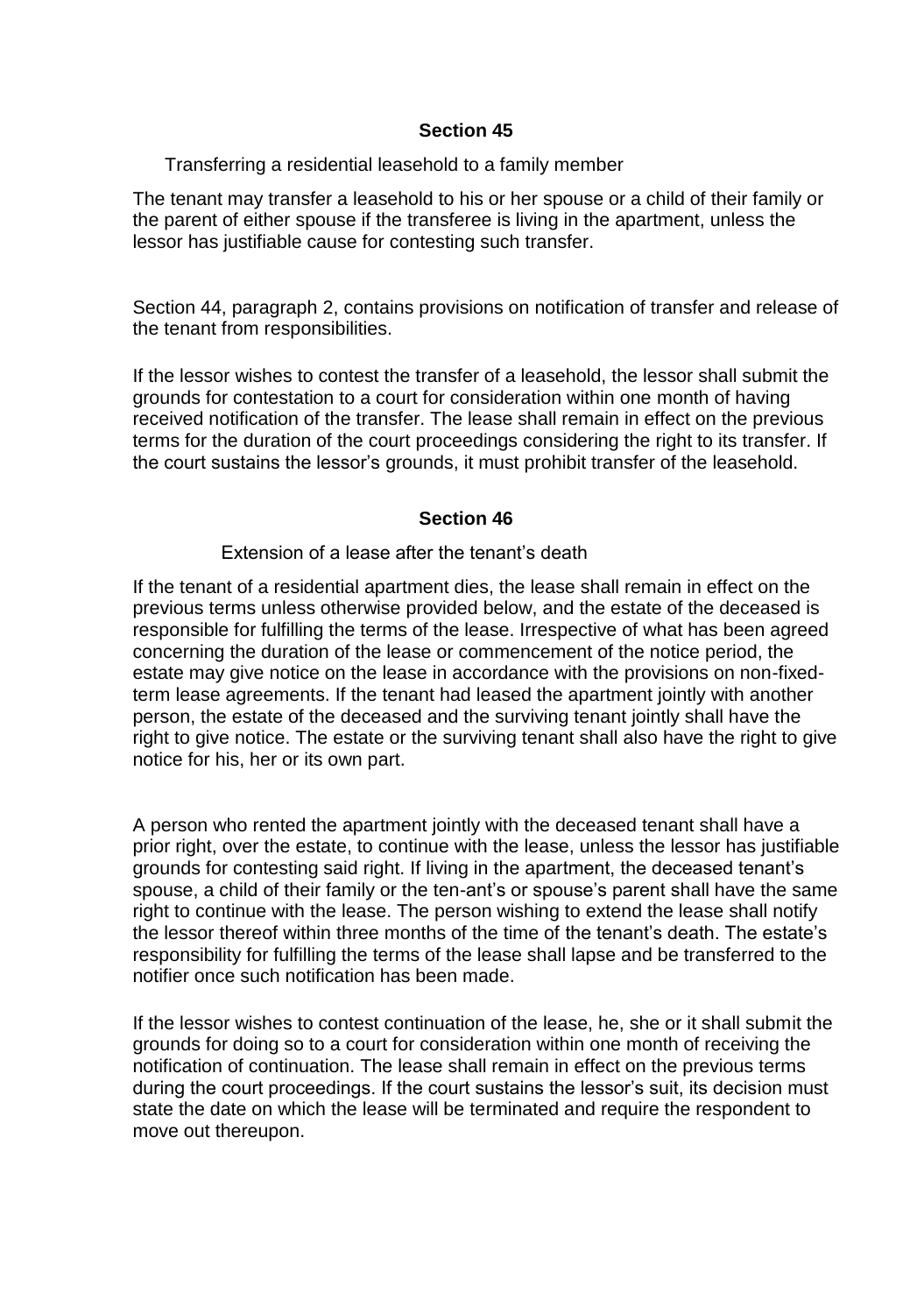### **Section 47**

Prohibited stipulations on leasehold transfer and continuation of a lease

Any stipulation restricting the rights of the tenant, person living in the apartment, estate of the deceased or a beneficiary of the estate under sections 44-46 shall be null and void.

### **Section 48**

Effect of termination of cohabitation or joint occupancy or of divorce on a residential lease

If an apartment has been rented by two spouses jointly or by one of the spouses and used as their joint home, and the spouses are ordered to live apart or divorced by court decision, the court may at the same time order that the spouse who has greater need for the apartment shall continue to hold the lease and release the other spouse from the lease, or release both spouses from the lease.

If persons who are not spouses have rented the apartment for use as their joint home, and one of them so requests after their joint occupancy has ended, the court may order that the person or persons who have the greatest need for the apartment shall continue to hold the lease and release the other person or other persons from the lease or release all of them from the lease.

Before the order referred to in paragraphs 1 and 2 above is issued, the lessor shall be given an opportunity to be heard. No order to extend the lease shall be issued if the lessor proves that it would be likely to cause him, her or it loss.

The court decision can be enforced immediately even if it has not yet come into legal effect, unless otherwise prescribed in the decision.

## **Section 49**

### Tenant's bankruptcy

The lessor shall have the right to rescind the lease agreement on the grounds of the tenant's bankruptcy if the estate has not announced, within a time limit of no less than one month set by the lessor, that it will fulfill the liabilities arising from the lease agreement after the commencement of bankruptcy, or if the tenant has not put up security for the fulfillment of these liabilities within the same time limit. If the tenant puts up security at a later date, but before receiving notice of rescission of the lease agreement, the right to rescind the lease agreement shall not exist.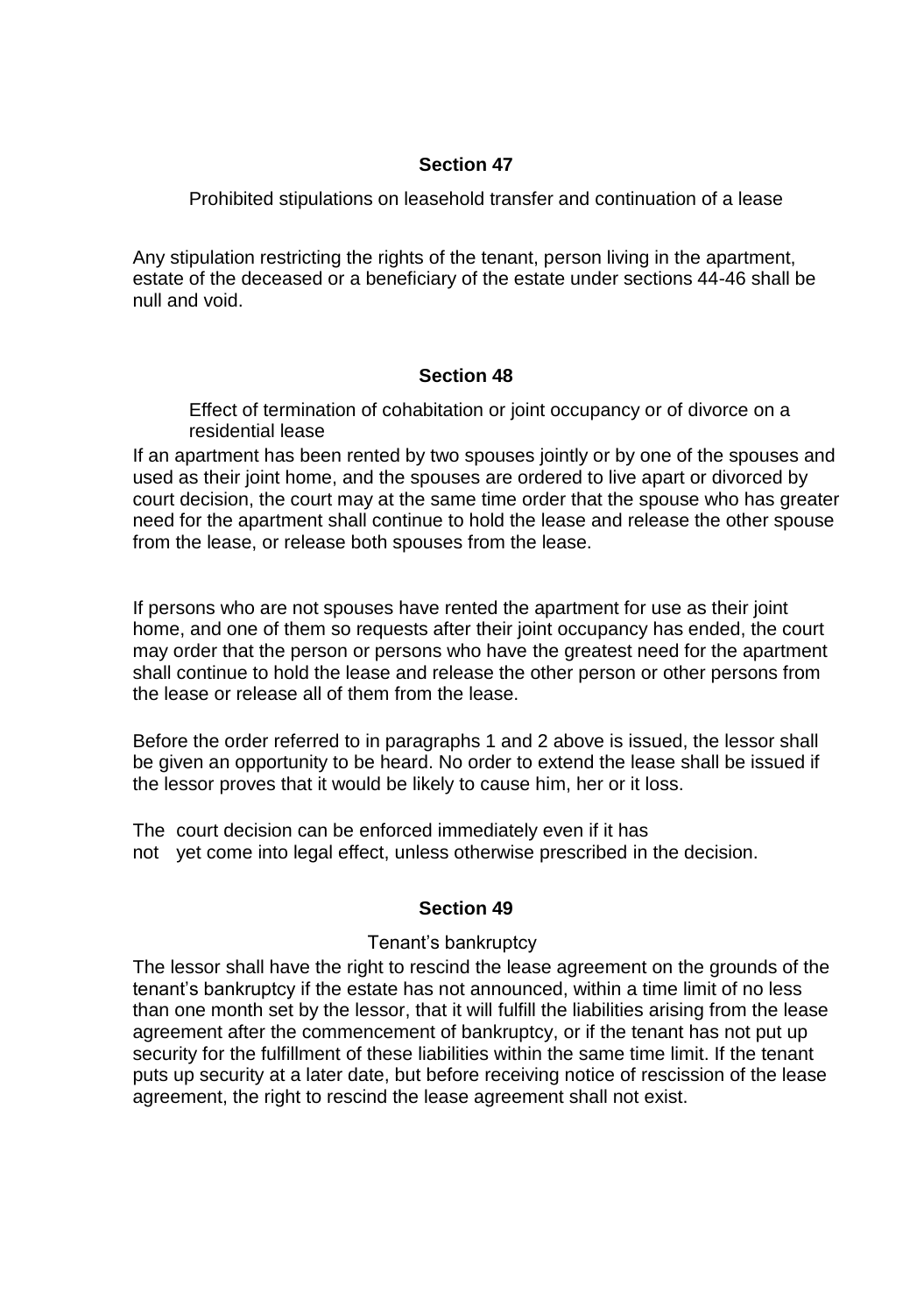The tenant's bankruptcy shall not preclude the giving of notice on or rescission of the lease agreement on other grounds referred to in this Act. The lessor shall not, how-ever, have the right to rescind the agreement after the commencement of bankruptcy on the grounds of rent arrears from the period preceding bankruptcy.

The estate shall be liable for fulfillment of the obligations arising from the lease agreement for any period during which it uses the apartment, even if it has not assumed liability for their fulfillment. If a residential apartment has been leased again, the primary tenant's estate shall be liable for fulfillment of the obligations arising from the primary lease agreement from the commencement of bankruptcy until the time when the secondary tenant has been notified of the termination of the primary lease.

If a lease agreement is rescinded on the grounds referred to in paragraph 1 above, the lessor shall be entitled to compensation for his loss.

## **Section 50**

Rescheduling of a private person's debts or corporate restructuring Separate provisions will be laid down on the effect of rescheduling of a private person's debts or corporate restructuring on the permanence of a lease agreement and fulfillment of the obligations arising from the lease agreement.

### **CHAPTER 7**

## **Giving notice on a lease agreement Section 51**

### Termination of a lease agreement by giving notice

If notice is given on a non-fixed-term lease agreement, it shall be terminated upon the expiry of the notice period unless otherwise agreed or provided in this or some other Act.

A fixed-term lease agreement can be terminated by notice only as laid down in sections 39, 44, 46, 55, 90 and 91. Unless otherwise agreed or provided in law, an agreement on which notice has been given is terminated upon expiry of the notice period.

If notice is given on a fixed-term lease agreement on grounds laid down in some other Act, the agreement is terminated as provided in said Act.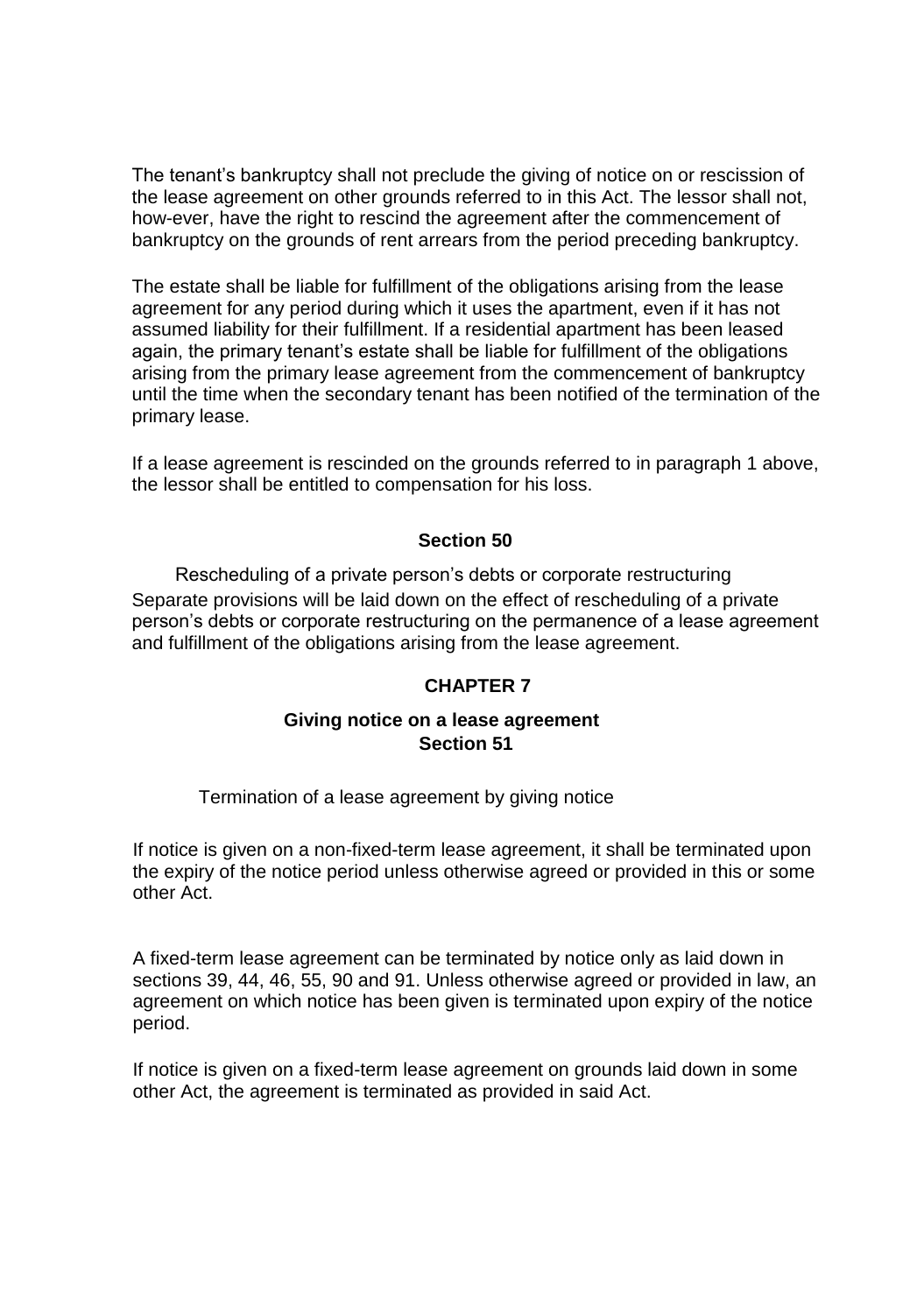### **Section 52**

#### Notice period

The notice period for a lease agreement shall be calculated from the last day of the calendar month in which notice was given unless otherwise agreed or otherwise provided in this or some other Act.

When the lessor gives notice on a lease agreement the notice period shall be six months if the lease has lasted uninterruptedly for at least one year immediately prior to the giving of notice, and otherwise three months (lessor's notice period).

When the tenant gives notice the notice period shall be one month (tenant's notice period).

Any stipulation reducing the lessor's notice period or extending the tenant's notice period shall be null and void.

### **Section 53**

Spouse's consent to giving notice on a lease agreement

If both spouses live in an apartment which they have rented jointly or which one of them has rented, one spouse alone cannot give notice on the lease agreement without the other spouse's consent. Such consent shall not, however, be necessary if it cannot be obtained without undue inconvenience.

If a spouse withholds said consent without acceptable cause, the court may nevertheless authorize the giving of notice.

### **Section 54**

#### Notice notifications and service thereof

The lessor shall give notice on a lease agreement by delivering to the tenant a written notification stating the date of the lease termination and the grounds for it. A summons for eviction requesting termination of the lease shall also qualify as a notice notification.

The tenant shall give notice on a lease agreement by delivering a written notification to the lessor or the person charged by the lessor with collecting the rent, though not a financial institution. At the same time, the grounds for giving notice must be stated if specific grounds are required for giving notice under this or some other Act.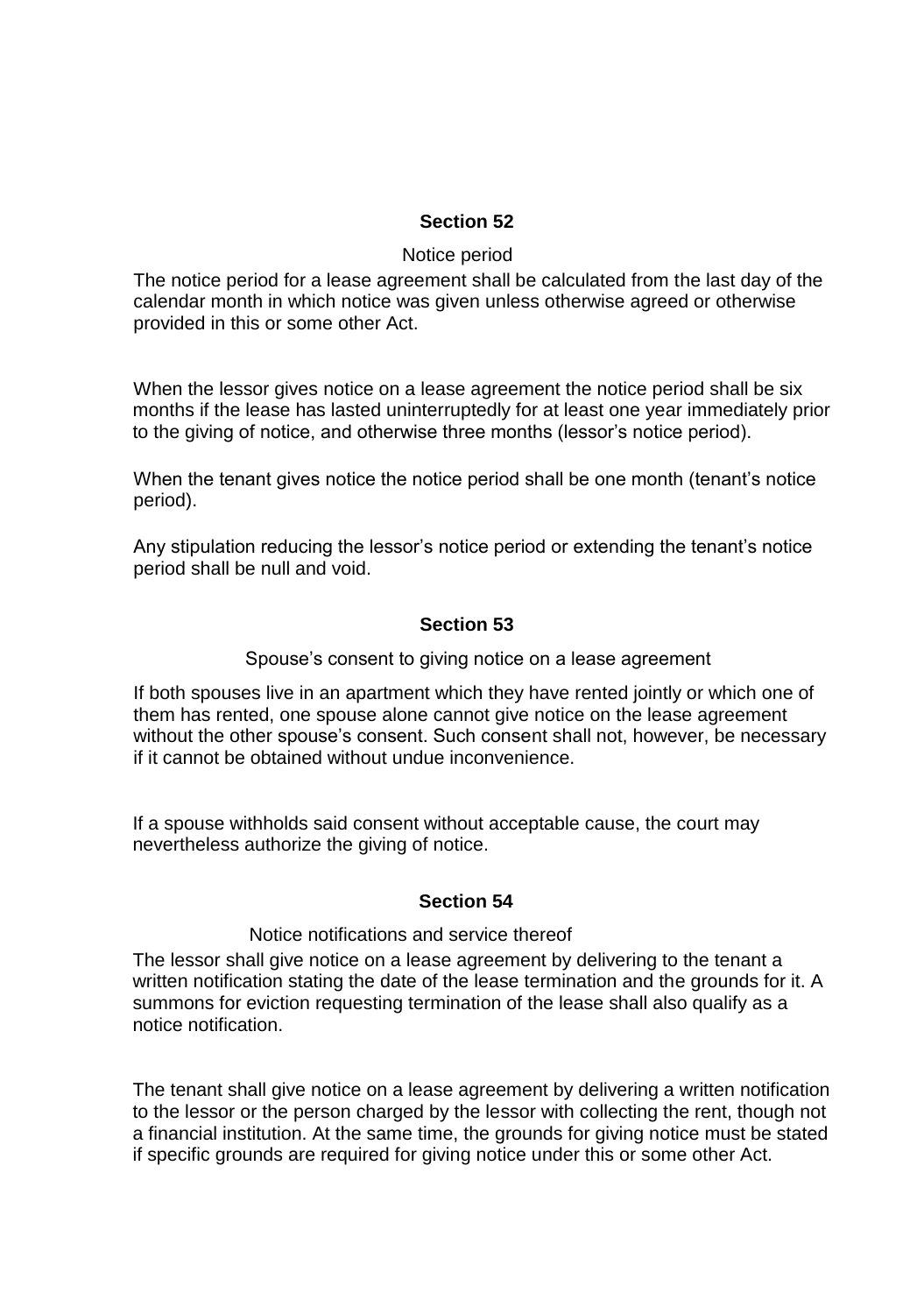Notice shall be served verifiably. Notice shall also be considered properly served if current provisions on the service of summons have been observed in serving it.

If the identity of the tenant is unknown, notification of notice can be served to the tenant by publishing it in the Official Gazette and, in addition, delivering the notice notification to the apartment to which the lease applies. The notification shall be considered to have been served on the Gazettes's publication date.

Any notice not given as provided in this section shall be ineffective.

## **Section 55**

Giving notice on a fixed-term lease agreement

A court may permit the tenant or lessor to give notice on a fixed-term lease agreement on any of the special grounds referred to in paragraph 2 or 3 below.

The tenant may be permitted to give notice on the agreement if:

1) the tenant's need for an apartment comes to an end or is essentially altered by his or her illness or disability or the illness or disability of a member of his or her family living in the apartment; or

2) the tenant moves to another locality for reasons of study, employment, or his or her spouse's employment; or

3) if, for some comparable reason, the agreement's remaining in force until the agreed date would be patently unreasonable from the tenant's point of view.

The lessor may be permitted to give notice on the agreement if:

1) the lessor needs the apartment for his or her own use or for the use of a member of his or her family for reasons of which he or she could not have been aware at the time when the agreement was made; or

2) if, for some comparable reason, the agreement's remaining in force until the agreed date would be patently unreasonable from the lessor's point of view.

The party that did not give notice on the lease agreement shall be entitled to reasonable compensation for any loss incurred by said party as a result of premature termination of the agreement.

The other party to the lease agreement shall be provided with an opportunity to be heard in matters referred to in this section.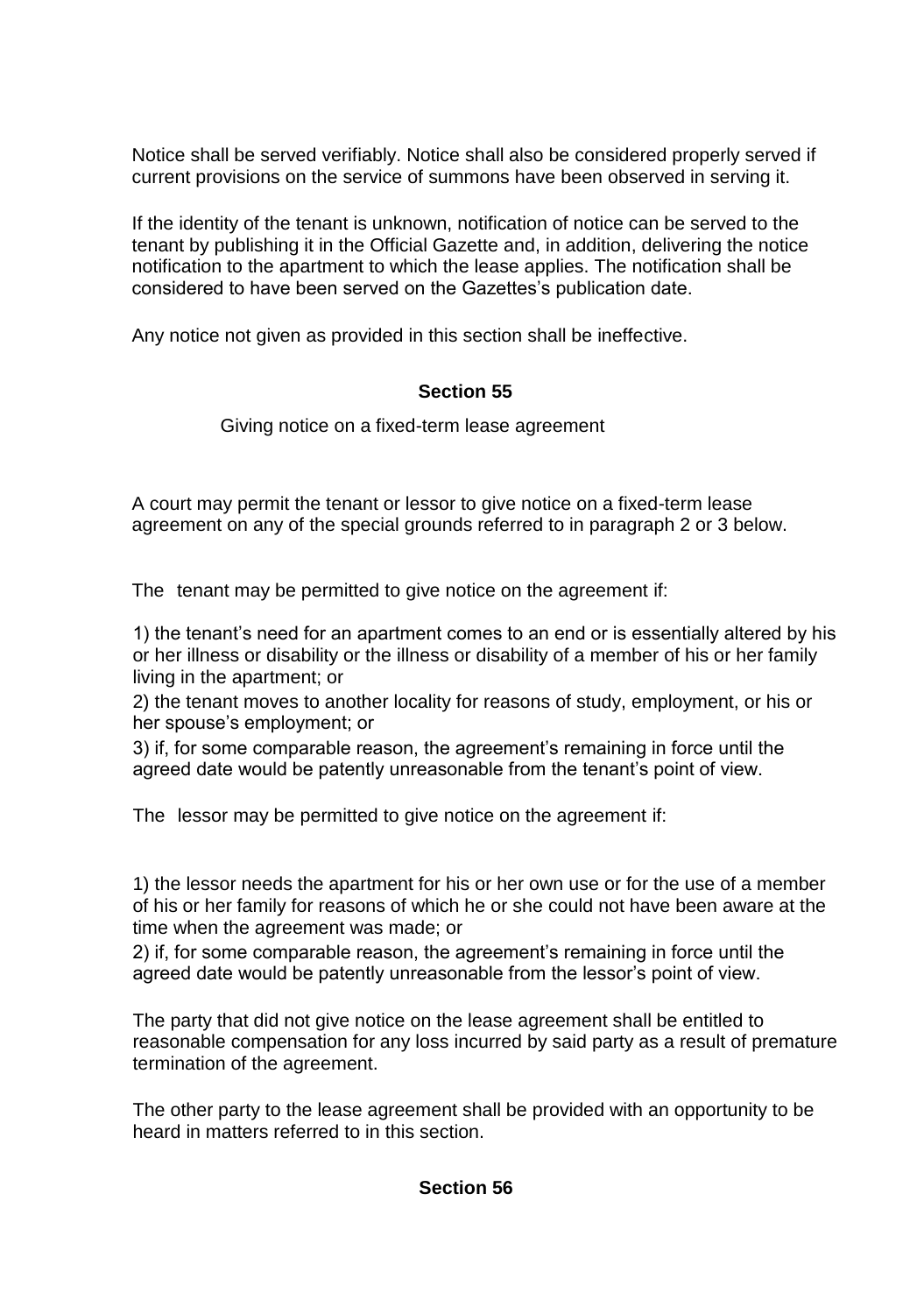Protection of a tenant against illegal notice on a non-fixed-term lease The court shall, at the tenant's request, declare notice given by the lessor ineffective if:

1) the grounds for giving notice consist of revision of the rent or of a stipulation on determining the rent and the requested rent or stipulation on determining the rent would be considered unreasonable under section 30; or

2) the notice must be considered otherwise unreasonable in view of the tenant's circumstances and there is no justifiable reason for termination.

A suit for declaring notice ineffective shall be brought while the lease is in effect and no later than three months after the notice notification was received. During the court proceedings, the lease shall continue in force on its previous terms.

If the tenant's suit for declaring notice ineffective is sustained, the lease shall continue in force on its previous terms unless the court decides otherwise at the tenant's or lessor's request. If the court rejects the tenant's suit, it shall state in its decision the date on which the lease shall be terminated by the notice given and require the tenant to move out thereupon.

## **Section 57**

Compensation for loss incurred through termination of a non-fixed-term lease

If a lease agreement is terminated by the lessor by giving notice which cannot be considered to conform with acceptable tenancy practice, the tenant shall be entitled to compensation from the lessor for the cost of removal and of acquiring a new apartment and for any repairs and alterations carried out by the tenant which have increased the rental value of the apartment, the compensation for said repairs or alterations being based on their current value at the time of termination of the lease, provided that under this Act the tenant had the right to perform said work and has not previously received compensation for it. Furthermore, the tenant shall be entitled to a sum equivalent to no more than three months' rent as compensation for the inconvenience caused by removal.

If it has been agreed that the tenant shall be responsible for the upkeep or maintenance of the apartment, the tenant shall be entitled to compensation from the lessor, after the lessor has given notice on the agreement, for any repairs or alterations carried out by the tenant that have increased the rental value of the apartment. In determining said compensation, the current value of the repairs or alterations at the time of termination of the lease and any separate compensation or rent reduction already received by the tenant shall be taken into account.

### **Section 58**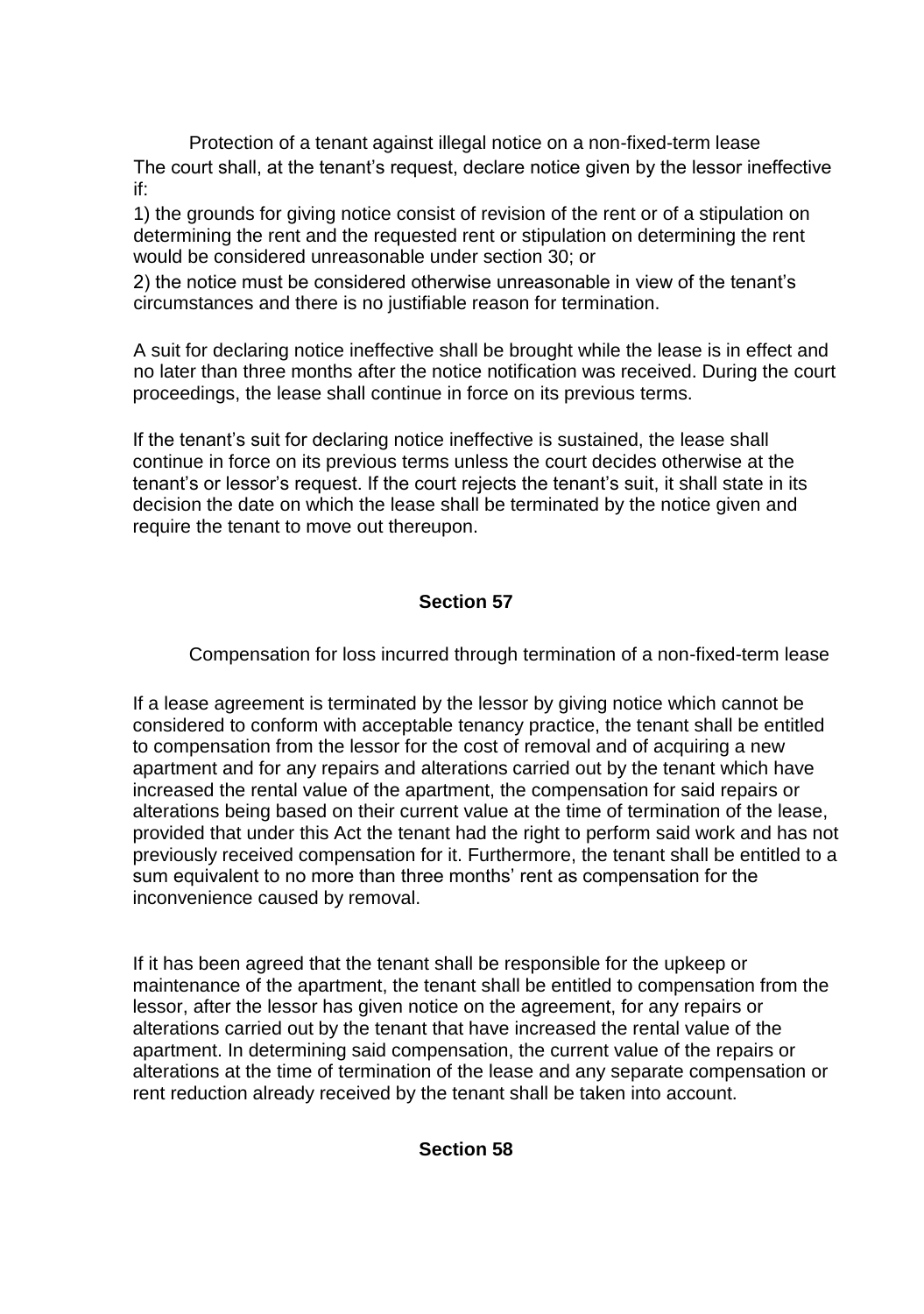Compensation for repairs and alterations at the termination of a fixed-term agreement

If the tenant notifies the lessor no less than three months before termination of a fixed-term agreement that the tenant wishes to extend the lease, but the lessor refuses without grounds considered acceptable under tenancy, the tenant shall be entitled to compensation for any repairs or alterations carried out by the tenant that have increased the value of the apartment, said compensation being based on the current value of the repairs or alterations at the time of termina-tion of the lease, provided that under this Act the tenant had the right to perform said work and has not previously received compensation for it.

### **Section 59**

Forfeiture of protection against notice or right to compensation If the tenant neglects his, her or its duties as a tenant following the giving of notice or after having made the notification referred to in section 58, the tenant shall forfeit the claim to having said notice declared ineffective and the right to compensation for termination of the lease by notice. The tenant shall not, however, forfeit said right if the negligence was minor.

## **Section 60**

Prohibited stipulations on protection against illegal notice and compensation, and contractual compensation

Any stipulation restricting the tenant's right to protection against illegal notice or compensation under sections 56-58 shall be null and void. If the lease is terminated as pro-vided in this chapter, the lessor shall be liable to pay compensation to the tenant only as stipulated by agreement.

## **CHAPTER 8**

## **Rescission and lapse of lease agreements Section 61**

Lessor's right to rescind the lease agreement The lessor shall have the right to rescind the lease agreement:

1) if the tenant neglects to pay the rent within the time pre-scribed by law or agreed on;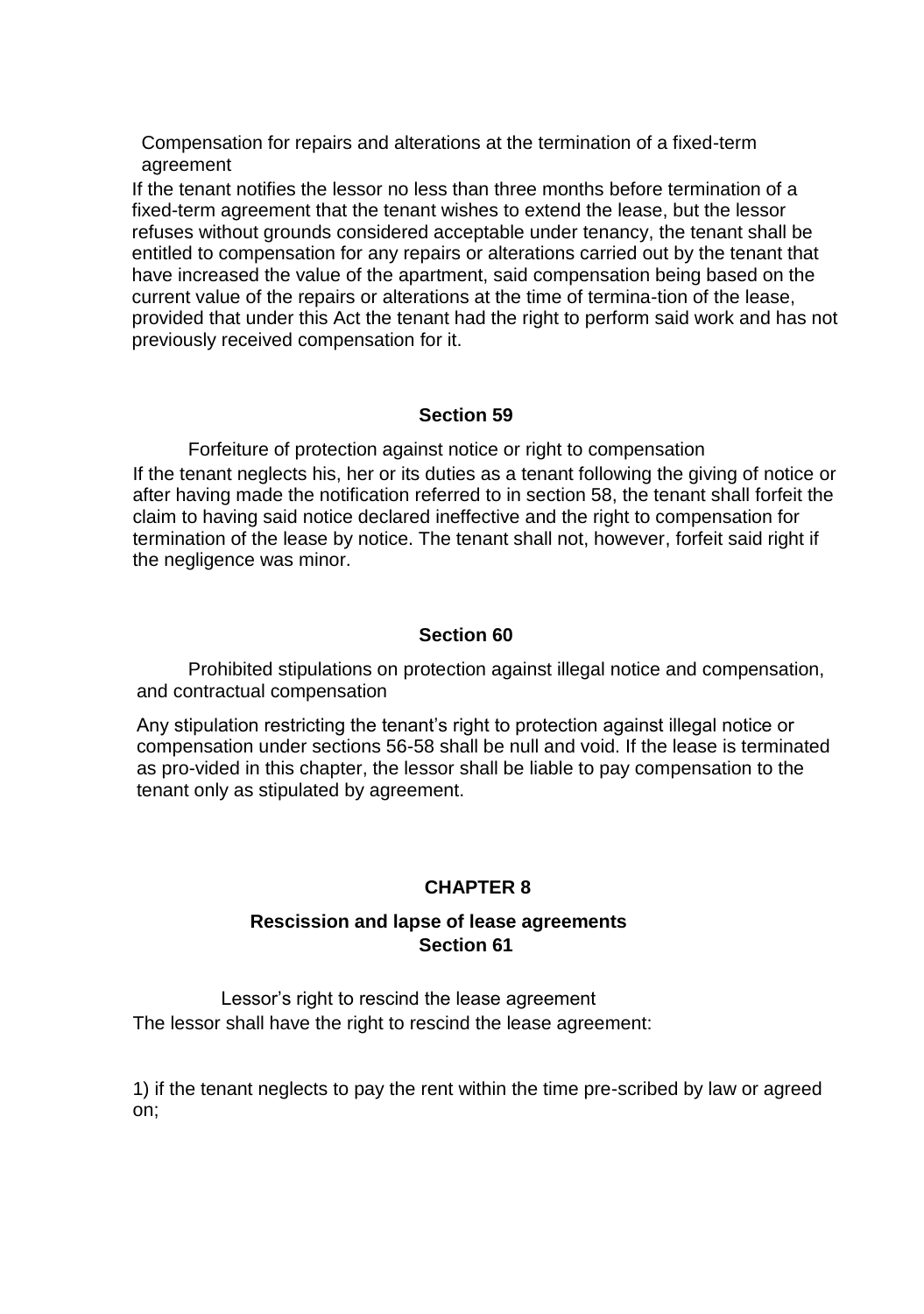2) if the leasehold is transferred or the apartment or part of it is otherwise assigned for another person's use, contrary to the provisions of this Act;

3) if the apartment is used for any other purpose or in any other manner than that provided when the lease agreement was made;

4) if the tenant creates a disturbance with his or her way of life or allows others to do so in the apartment;

5) if the tenant fails to take good care of the apartment; or6) if the tenant violates provisions or regulations for the maintenance of public health and order in the apartment.

Grounds for rescission of a lease agreement related to the apartment's use shall also apply, as appropriate, to the shared-access facilities and equipment located on the property or in the building and available to the tenant by virtue of the lease.

If the actions giving rise to the grounds for rescission are of minor significance, however, the right to rescind the lease agreement shall not exist.

The lessor shall state the grounds for rescission within a reasonable time after they have come to his, her or its notice. The lessor shall not, however, forfeit the right to rescission for as long as the actions referred to in paragraph 1, subparagraph 1 or subparagraphs 4-6, continue.

Sections 8, 38, 40 and 49 contain further provisions on the lessor's right to rescind the lease agreement.

### **Section 62**

Caution regarding intention to use the right of rescission

The lessor shall not rescind the lease agreement on grounds referred to in section 61, paragraph 1, subparagraphs 3-6, if he has not issued the tenant with a written caution. The caution shall be served in accordance with the provisions of section 54, paragraphs 3-5, on the service of a notice notification.

If, upon receiving the caution, the tenant promptly fulfils the tenant's obligations or the matter is otherwise corrected, the lessor shall not be entitled to rescind the lease agreement.

No caution shall be necessary, however, if the tenant has repeatedly acted in a manner giving rise to grounds for rescission and has already been cautioned about such actions or if the tenant has acted in a particularly reprehensible manner in one of the cases referred to in section 61, paragraph 1, subparagraph 4 or 6.

### **Section 63**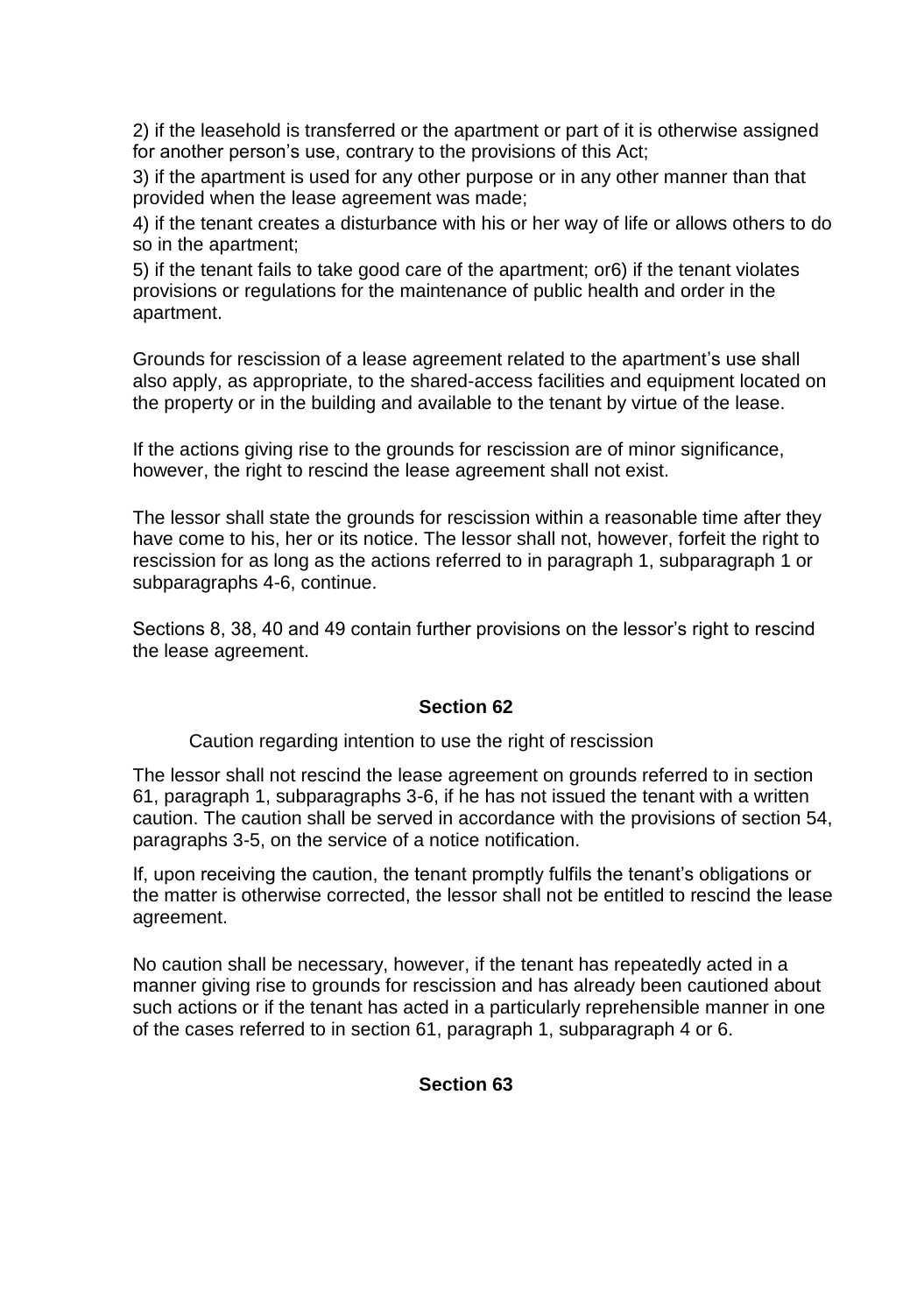### Tenant's right to rescind the lease agreement

The tenant shall have the right to rescind the lease agreement immediately if the health of the tenant, a member of the tenant's household or a person in the tenant's service is manifestly endangered by use of the apartment for the purpose specified in the agreement.

The tenant shall have the right to rescind the lease agreement within one month of having forfeited possession of the apartment or part thereof if this is of major significance to the tenant.

Sections 8, 16, 20, 21 and 42 contain further provisions on the tenant's right to rescind the lease agreement.

## **Section 64**

### Compensation for loss arising from rescission

The lessor shall be entitled to compensation from the tenant for any loss caused to the lessor by rescission of the lease agreement under section 61, paragraph 1.

The tenant shall be entitled to compensation from the lessor for any loss caused to the tenant by rescission of the lease agreement under section 63, paragraphs 1 and 2, if rescission was due to a reason which must be considered the lessor's fault, negligence or other carelessness. Sections 23 and 43 contain further provisions on the tenant's right to compensation for any loss caused by rescission of the lease agreement.

### **Section 65**

### Prohibited stipulations on rescission

Any stipulation under which the lessor can rescind the lease agreement on any grounds other than those laid down in this Act shall be null and void.

It may be agreed that the tenant shall have the right to rescind the lease agreement on other grounds, besides those laid down in this Act.

Any stipulation under which the tenant is liable to pay rent for any period following rescission of the lease shall be null and void.

### **Section 66**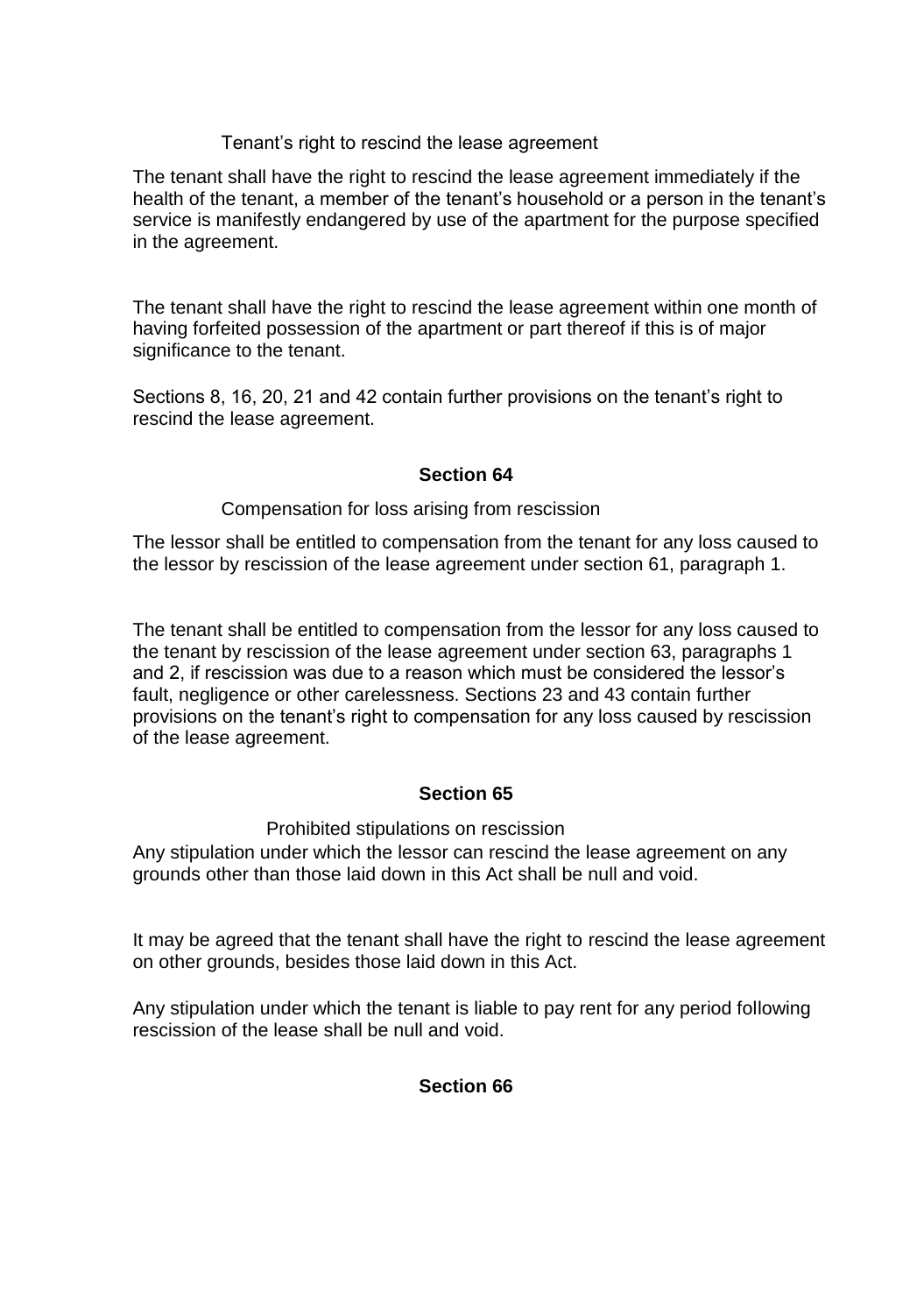### Notice of rescission

Any lessor or tenant who wishes to invoke his, her or its right to rescind the lease agreement as prescribed in this Act shall provide written notice of rescission. This must contain the grounds for rescission and the date of termination of the lease, if he wishes to terminate the lease other than immediately upon the service of notice of rescission. A summons requesting rescission of the lease shall also qualify as a notice of rescission.

A notice of rescission shall be served verifiably. If the current provisions on the service of summons have been observed, the notice of rescission shall also be considered duly served.

### **Section 67**

### Lapse of the lease agreement

If an apartment is destroyed or the authorities prohibit its use for the purpose specified in the lease, the agreement shall lapse. If this is due to reasons which must be considered the lessor's fault, negligence or other carelessness, the tenant shall be entitled to compensation for the tenant's loss.

If the lease agreement lapses before the tenant is entitled to take possession of the apartment and the lessor, having received notification of the grounds for lapse, fails to notify the tenant thereof without delay, the tenant shall be entitled to compensation for any loss that the tenant incurs as a result of the lessor's course of action.

### **CHAPTER 9**

### **Removal**

### **Section 68**

#### Removal date after termination

The removal date shall be the next working day following the lease's date of termination. The tenant shall vacate half of the apartment for the lessor's use on the removal date and shall surrender the entire apartment to the lessor on the following day.

### **Section 69**

Deferral of the removal date The removal date stated in a fixed-term lease cannot be deferred.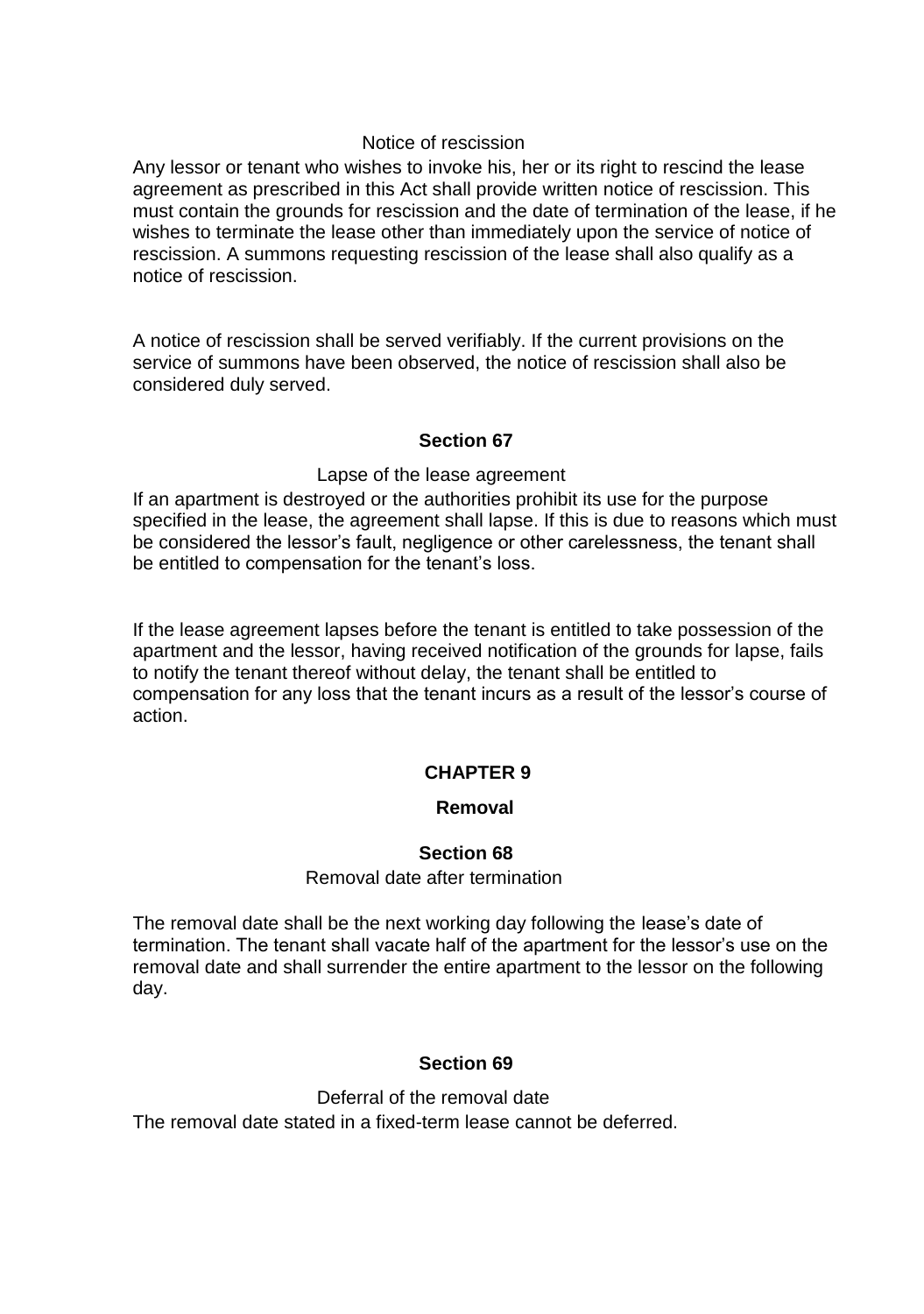If a tenant with a non-fixed-term lease encounters substantial difficulty in obtaining another dwelling by the removal date, the court can, at the tenant's request, defer the removal date by up to one year. Deferral of the removal date can be restricted to apply to only part of the apartment.

The removal date shall not be deferred if this causes the lessor or some other person substantial inconvenience or loss. Nor shall the removal date be deferred if the lessor has given notice pursuant to section 39, or if the lessor has the right to rescind the lease agreement under paragraph 1 or 2 of section 61, or if the tenant himself, herself or itself has given notice or rescinded the agreement.

Any stipulation restricting the tenant's right to request deferral of the removal date shall be null and void.

The tenant's right to request deferral of the removal date shall not apply to a residential apartment leased for leisure use.

### **Section 70**

Request for deferral of the removal date

Court proceedings concerning deferral of the removal date shall be instituted no later than one month before said date.

 $\parallel$ a l l

> The lease shall remain in force on the previous terms for the duration of court proceedings concerning deferral of the removal date. If the tenant's request for deferral is rejected and the removal date referred to in section 68 has passed, the court must require the tenant to move out immediately.

If the tenant has instituted proceedings to have notice served by the lessor declared ineffective, the tenant may at the same time request deferral of the removal date.

**Section 70 a** (12.7.2002/599)

Appeal from a decision on the deferral of a removal date

A court decision on the deferral of a removal date cannot be appealed.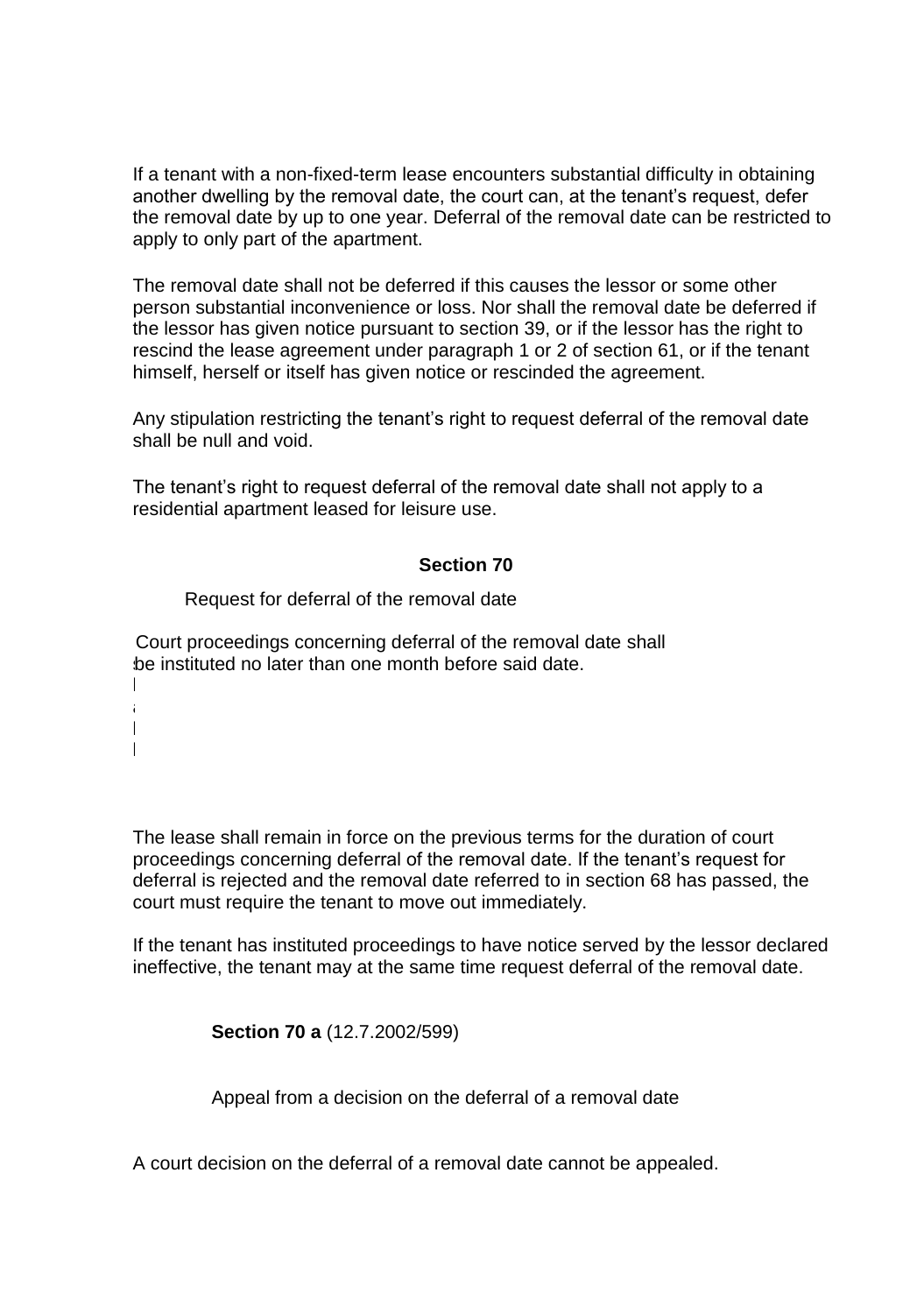### **Section 71**

#### Effect on the lease of deferral of the removal date

If the removal date has been deferred, the lease shall remain in force on the previous terms no longer than up to the removal date ordered by the court, and it shall be terminated without notice. When deferring the removal date, the court must require the tenant to move out when the lease is terminated.

## **CHAPTER 10**

## **Secondary leasing of a residential apartment Section 72**

### Secondary leases and primary leases

A secondary lease means a lease which arises when the party (primary tenant) who has rented a residential apartment from the lessor leases the apartment again, under the lease agreement for the apartment or by the lessor's express consent, to one or several other tenants (secondary tenant). A primary lease means the lease between the lessor and the primary tenant.

If there is more than one secondary tenant and each secondary tenant's right to use the apartment is restricted to part of the apartment, only sections 72-75, 78 and 79 of this chapter shall apply.

The provisions on tenancy in this Act shall apply to secondary leases and primary leases unless otherwise provided by this chapter.

Any stipulation in the lease agreement by which the secondary tenant's rights under this chapter are restricted shall be null and void.

### **Section 73**

#### Notification duty in secondary leases

The primary tenant shall inform the secondary tenant of the primary tenant's lessor and of the terms of the primary lease, and inform the lessor of the secondary lease and the secondary tenant.

If the lessor or the primary tenant rescinds the lease agreement or gives notice or makes another notification pertaining to the lease, the lessor or the primary tenant shall immediately notify the party to the primary lease or the secondary lease to whom the notice, rescission or notification does not apply.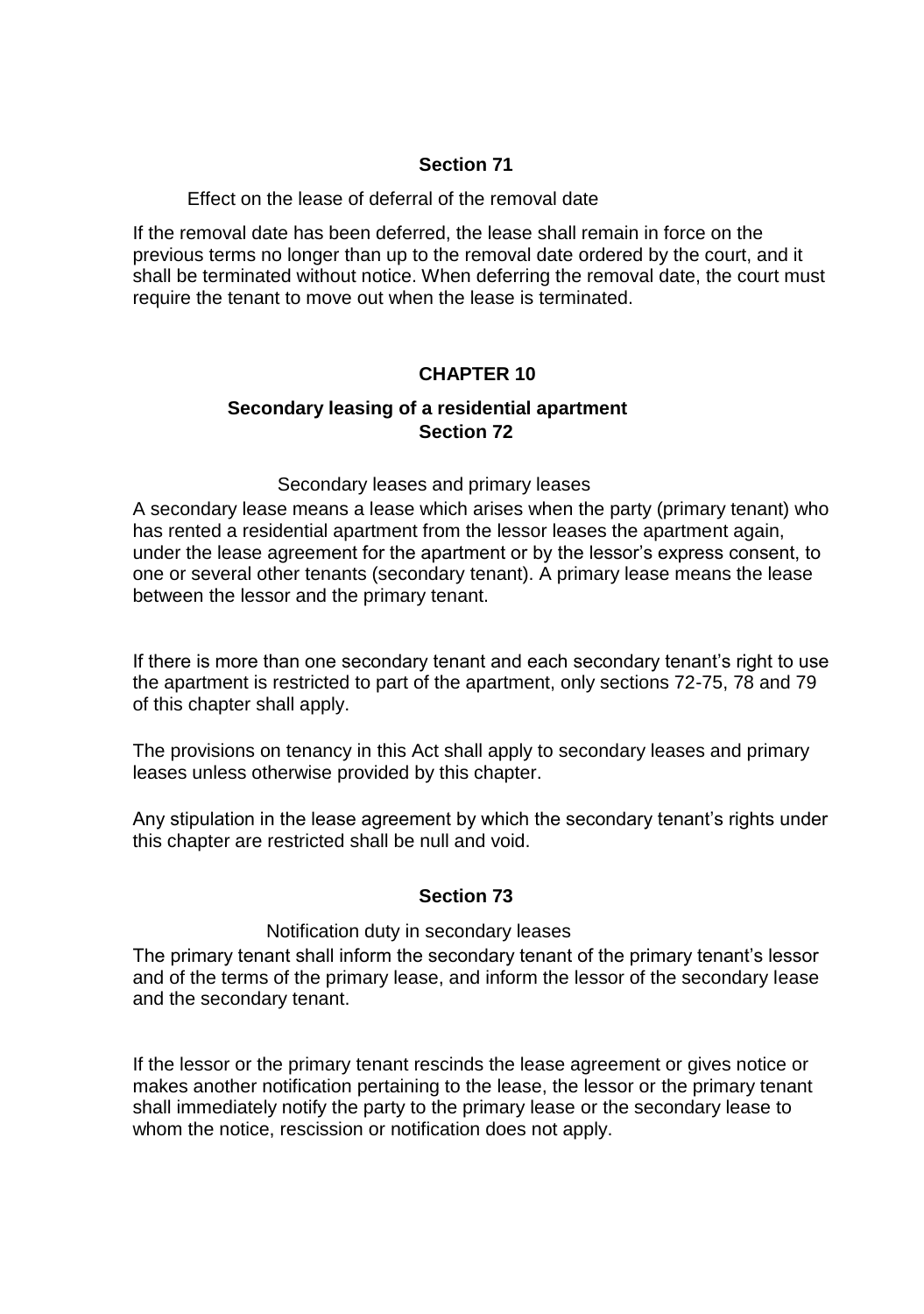### **Section 74**

#### Right to rescind a secondary lease

If the primary tenant has the right to rescind the secondary lease, the lessor shall be entitled to invoke the same right in order to rescind the secondary lease unless rescission is based on the secondary tenant's failure to remit the rent within the prescribed or agreed time.

### **Section 75**

### Ineffectiveness of notice

If the lessor wishes to give notice on the primary lease agreement, he shall serve the notice notification to both the primary tenant and the secondary tenant. Either tenant shall have the right to apply for notice to be declared ineffective or for compensation for loss as provided in sections 56 and 57. The court shall also provide the primary tenant or secondary tenant who has not applied for the notice to be declared ineffective with an opportunity to be heard in the matter.

### **Section 76**

### Secondary tenant's right to extend the lease

Without prejudice to the lessor's right to rescind a secondary lease, the secondary tenant shall have the right to extend the lease for the apartment in the secondary tenant's possession if the primary lease is terminated for one of the following reasons while the secondary lease is in effect:

1) the parties to the primary lease have agreed on termination of the primary lease;

2) the primary tenant has given notice or rescinded the primary lease;

3) the lessor has rescinded the primary lease on the grounds of non-payment of rent or failure to put up the agreed security or the fact that the tenant has filed for bankruptcy; or4) proceedings have been instituted to dissolve or liquidate the legal person that is the primary tenant.

### **Section 77**

#### Terms of extension of the lease

A secondary tenant who wishes to invoke the right to extend the residential lease shall notify the lessor thereof in writing no later than one month after the secondary tenant has received notification of the grounds for termination of the primary lease and of the terms of the primary lease. The notification shall be served to the lessor in the manner laid down in section 54, paragraph 3. The leases shall not be terminated before the deadline referred to above.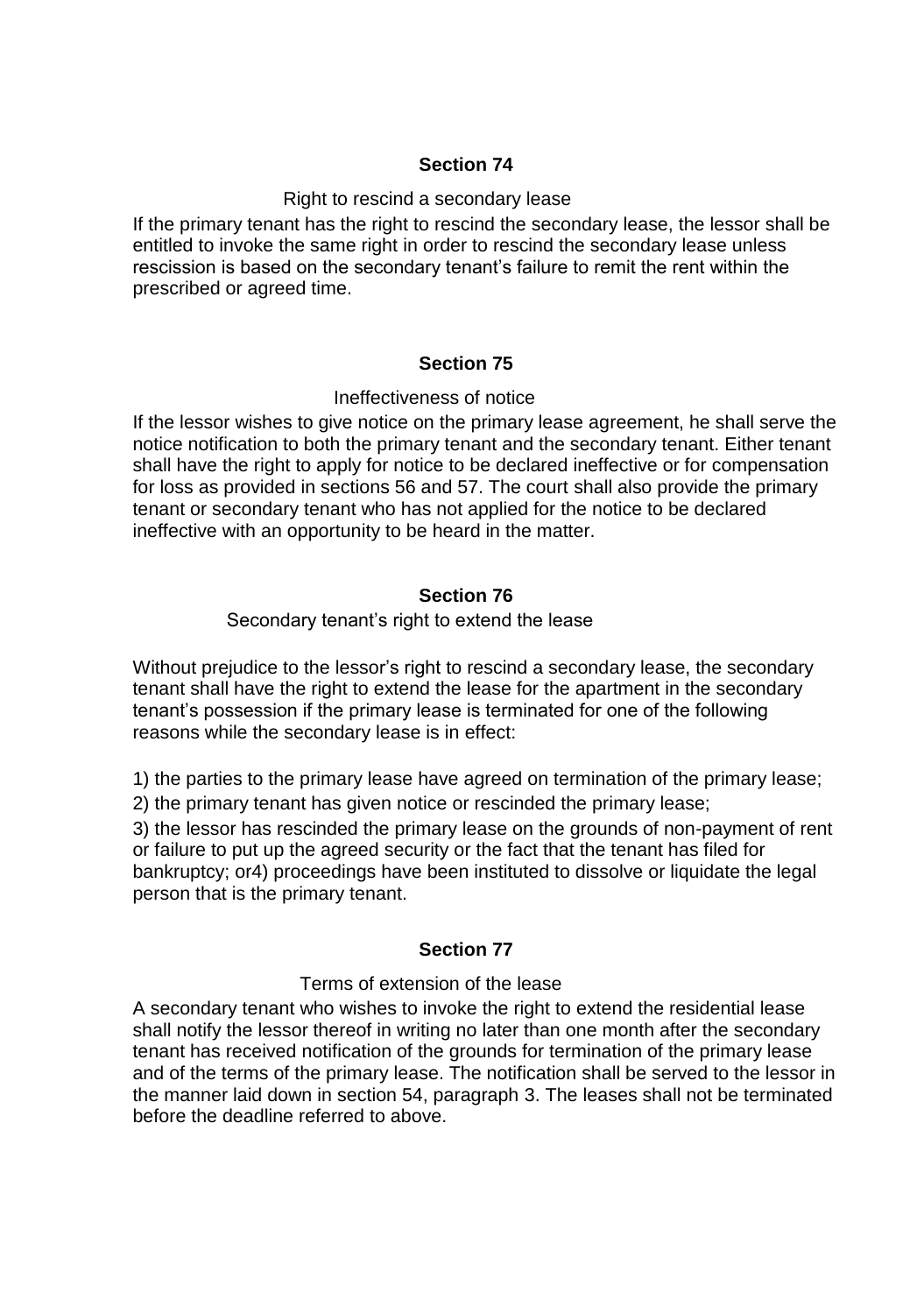If the lessor wishes to contest the extension of the lease, he, she or it shall submit the grounds therefore for the consideration of a court within one month of having received the extension notification. The lease shall remain in effect on the terms of the primary lease for the duration of the court proceedings. Notwithstanding, any stipulation in the primary lease under which the apartment must be leased again or made available to an employee as housing provided as an emolument shall not apply.

If the court sustains the lessor's suit contesting extension of the lease, it shall state in its decision the date on which the secondary tenant's right of occupancy shall end and require the secondary tenant to move out of the apartment.

If the secondary tenant is permitted to extend the lease on the apartment, the provisions of this Act shall apply to the lease, and its terms shall otherwise be identical with those in the primary lease agreement. Notwithstanding, any stipula-tion in the primary lease agreement under which the apartment must be leased again or made available to an employee as housing provided as an emolument shall not apply. If the sec-ondary lease agreement was for a fixed term, the secondary tenant's right to extend the lease for the apartment shall continue no longer than until the expiry of this term.

### **Section 78**

Termination of a secondary lease following termination of a primary lease In any case other than those referred to in sections 76 and 77, the secondary lease shall be terminated at the same time as the primary lease, without notice.

#### **Section 79**

Apartment rented by an employer as an emolument

If a lessor has leased out a residential apartment to an employer, giving the employer, in the lease agreement or otherwise, written or oral permission to use the apartment as housing provided to employees as an emolument, the provisions of this chapter on primary leases shall apply between the lessor and the employer and the provisions on secondary leases shall apply between the employer and the employee. Moreover, the provisions of this chapter on lessors and secondary tenants shall apply between the lessor and the employee.

### **CHAPTER 11**

### **Subleasing of a residential apartment Section 80**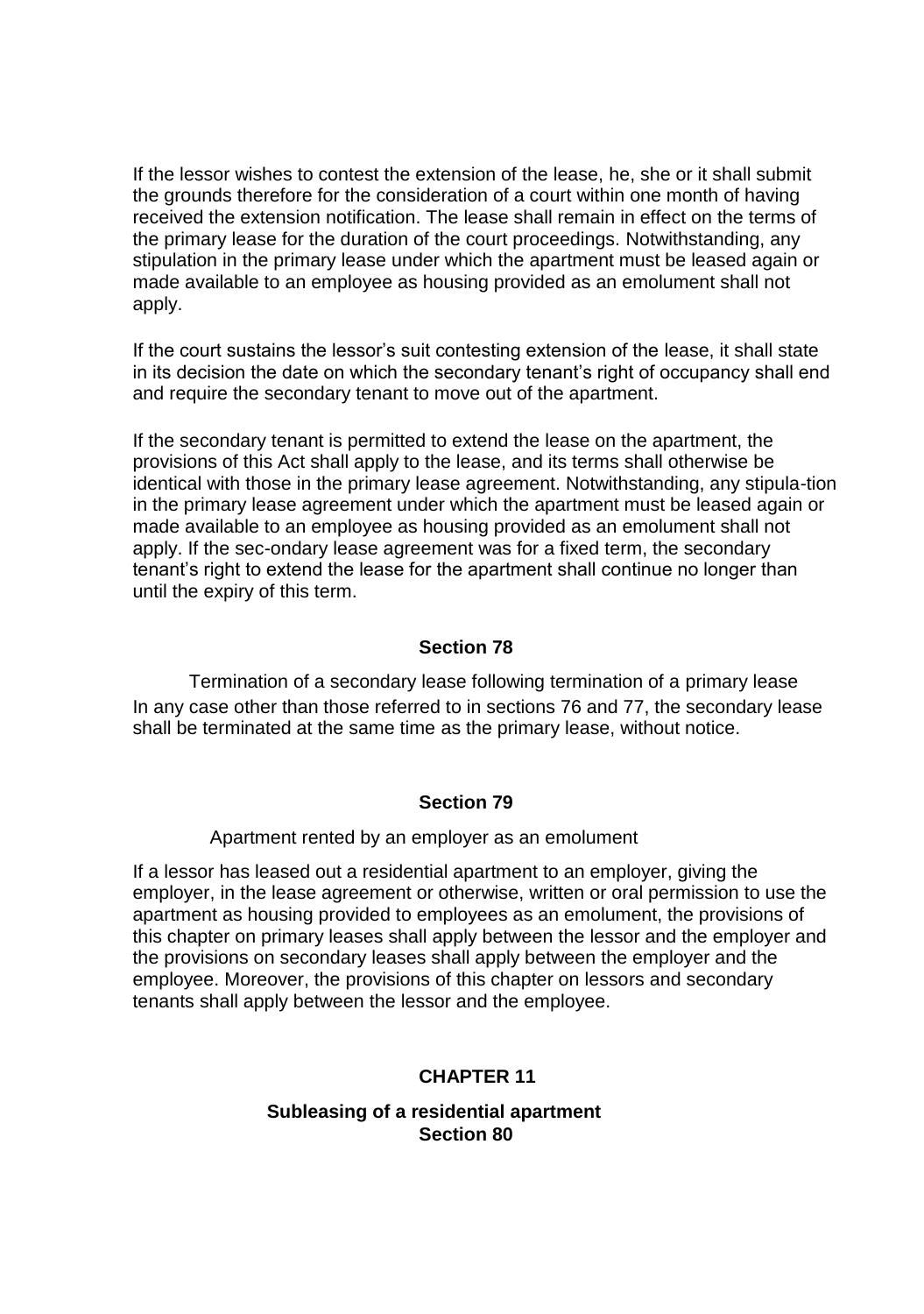#### **Subleases**

A sublease arises when a tenant assigns part of an apartment rented by the tenant or a person other than the tenant assigns part of an apartment in his, her or its possession to another person's use for a consideration. The parties to a sublease are the sublessor and the subtenant.

The provisions on tenancy laid down elsewhere in this Act shall apply to subleases unless otherwise provided in this chapter. Notwithstanding, the provisions of sections 17 and 18 on assignment of an apartment and the provisions of sections 56-60 on the tenant's protection against notice and compensation for loss shall not apply to subleases.

### **Section 81**

### Notification duty in subleases

The sublessor shall notify the subtenant of the grounds for the sublessor's leasehold or other right to use the apartment and for the sublessor's right to lease out part of the apartment.

### **Section 82**

#### Subleasing of a single-family house

The provisions on subleases shall also apply to a lease agreement for one of two residential apartments in a single-family house if the owner of the house or a person who has rented the whole house or otherwise has possession thereof lives in the other apartment. The subtenant may use the apartment as a joint home with his or her spouse, the children of the family, his or her near relative or a near relative of his or her spouse. If the subtenant is entitled to lease out the entire apartment rented by him or her, the pro-visions on subleases, rather than those on secondary leases, shall apply to this lease.

#### **Section 83**

#### Sublease notice period and removal date

If the sublessor gives notice on a sublease, the notice period shall be three months if the sublease has lasted with-out interruption for at least one year immediately preceding the giving of notice, and otherwise one month (sublessor's notice period). If the subtenant gives notice on a sublease, the notice period shall be 14 days (subtenant's notice period). Notwithstanding, if it has been agreed in the sub-lease agreement that the sublease shall be terminated without notice at a specified date, this shall be observed.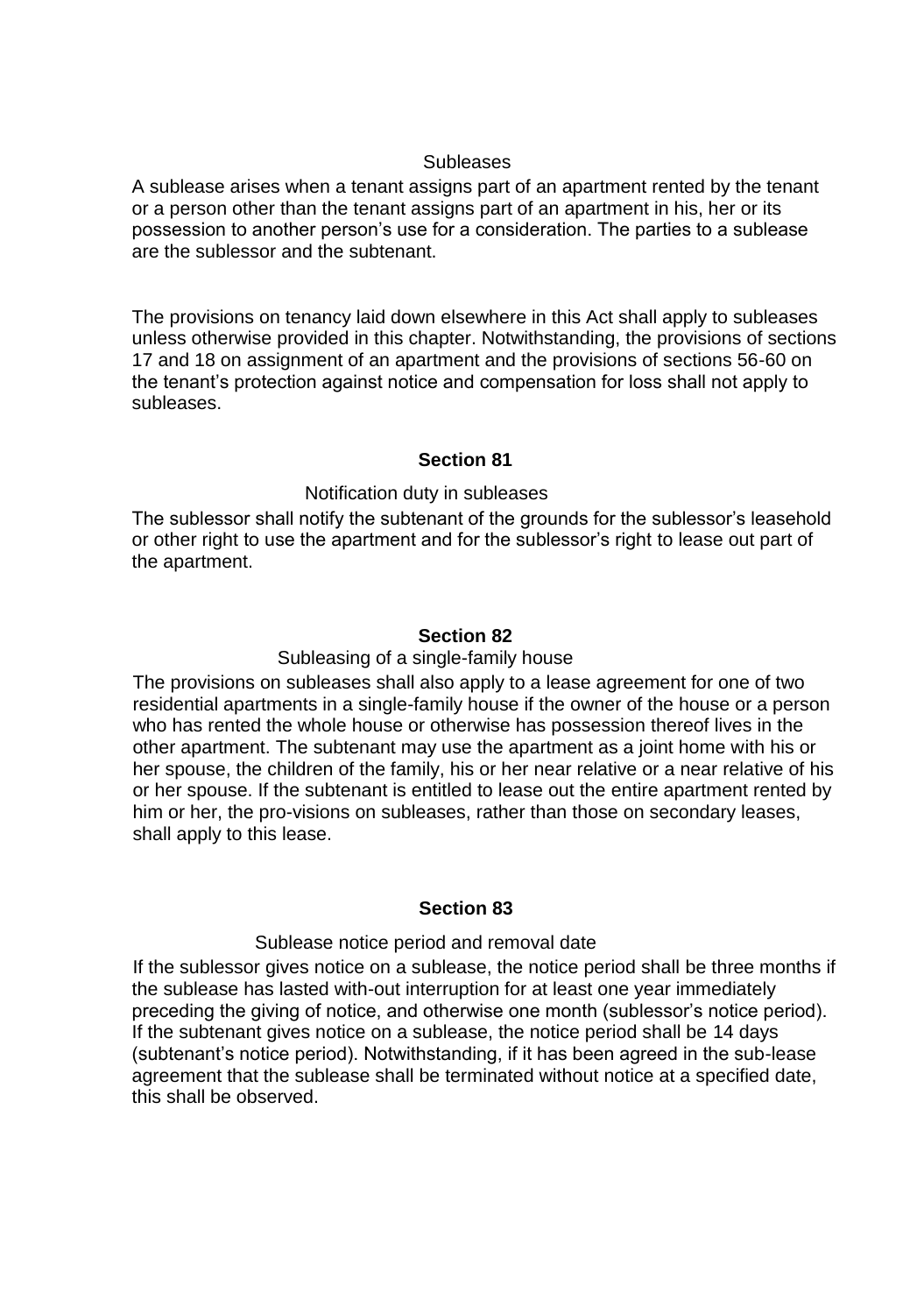The subtenant shall move out no later than the next working day following termination of the sublease. If the subtenant uses the apartment as his or her family home or if he or she is aged or seriously ill, the removal date can be deferred as laid down in sections 69 and 70 above, though by no more than six months. In this event, any suit concerning deferral of the removal date shall be brought in court no later than 14 days before the removal date.

Any stipulation reducing the notice period of the sublessor or extending the notice period of the subtenant shall be null and void.

### **Section 84**

Compensation for loss arising from termination of a sublease

If the sublessor has given notice on a sublease agreement without grounds considered acceptable under subtenancy, the subtenant shall be entitled to reasonable compensation from the sublessor for the cost of removal and of acquiring a new rental dwelling, and to a sum corresponding to up to three months' rent as compensation for the inconvenience caused to the subtenant by the change of apartment.

Any stipulation restricting the subtenant's right to compensation for any loss due to termination of a sublease shall be null and void.

## **Section 85**

Termination of a sublease as a result of termination of the sublessor's right of possession

A sublease is terminated without notice at the same time as the sublessor's leasehold or other right to use the apartment.

The sublessor shall notify the subtenant without delay of the date on which the sublessor's leasehold or other right to use the apartment and the sublease expire. If the lessor neglects said notification, the subtenant shall be entitled to reason-able compensation from the sublessor for the subtenant's removal costs unless the sublessor can prove that the sub-tenant was otherwise aware of the termination of the sublessor's right.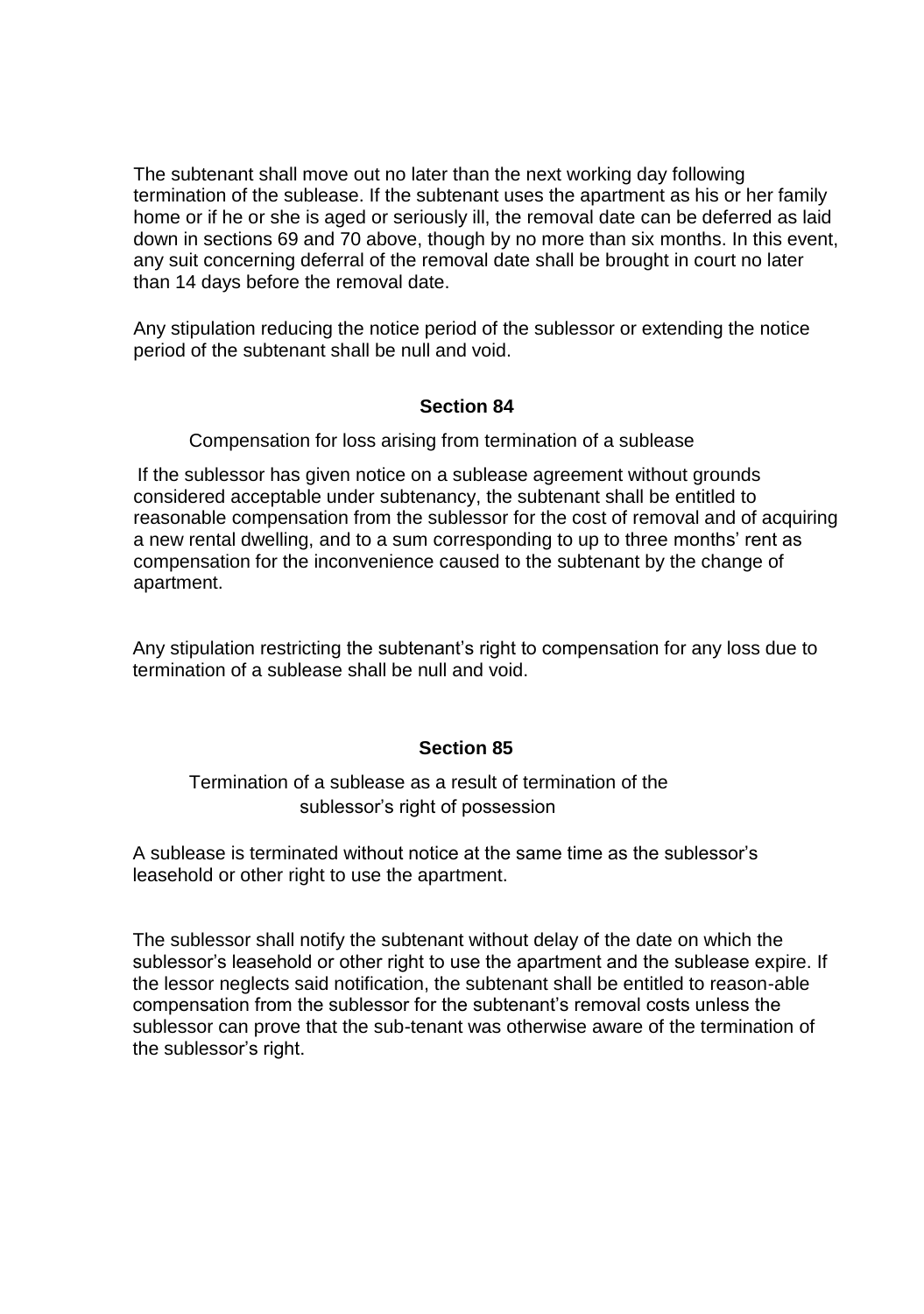## **CHAPTER 12**

## **Employment-related dwellings Section 86**

Provisions to be applied to employment-related dwellings

An employment-related dwelling means a residential apartment leased on the basis of an employment relationship or civil service relationship and on which the employer has the right to decide in the capacity of lessor, on the basis of its membership or share in a corporation, or through a foundation or similar body established by it.

The provisions on tenancy laid down elsewhere in this Act shall apply to leases for employment-related dwellings, unless otherwise provided in this chapter. Notwithstanding, if the employment-related housing is rented by sublease, this chapter shall apply only if not otherwise laid down in the provisions on subleasing. Any stipulation of a lease agreement for an employment-related dwelling restricting the rights of the tenant or the tenant's family under this chapter shall be null and void.

### **Section 87**

Transfer and assignment of a leasehold

The tenant shall not transfer his or her leasehold or other-wise assign an employment-related dwelling without the lessor's permission. The tenant may, however, use the apartment as a joint home with his or her spouse, the children of the family, his or her near relative and the near relative of his or her spouse without the lessor's permission, unless this causes substantial inconvenience to the lessor.

### **Section 88**

### Extension of the lease

The provisions of sections 45-48 on the extension of leases shall apply to leases for employment-related dwellings only if the party desiring extension has an employment relation-ship or civil service relationship with the employer.

### **Section 89**

Amount of the rent charged after termination of an employment or civil service relationship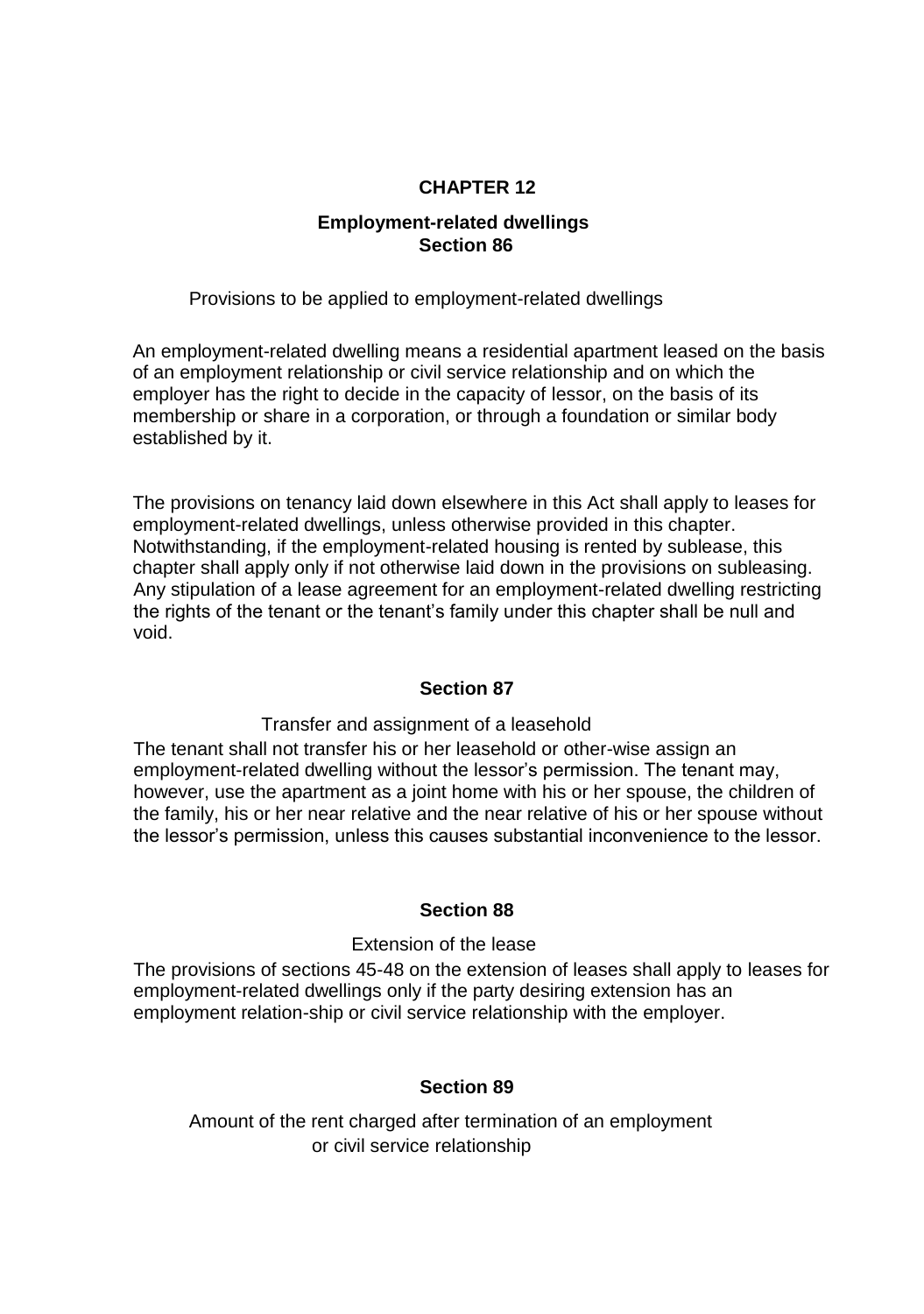Unless otherwise agreed and if the tenant continues to occupy an employmentrelated dwelling after termination of the employment relationship or civil service relationship, the lessor may increase the rent, at most, to the maximum reason-able housing costs per square meter in the area, as deter-mined under the Housing Allowances Act (408/75).

If the lessor wishes to increase the rent under paragraph 1 above, the lessor shall notify the tenant in writing of the increase, the new rent and the date of the increase, which shall be no sooner than the beginning of the rent payment period following the notification.

The provisions of chapter 3 on the amount of the rent shall also apply to rent increased in the manner referred to in this section.

### **Section 90**

### Tenant's right to give notice

Irrespective of what has been laid down or agreed on the duration of a lease or the commencement of the notice period, the tenant shall have the right to give 14 days' notice on a lease for an employment-related dwelling or, without observing the notice period, to terminate it at the same time as the employment or civil service relationship.

### **Section 91**

#### Lessor's right to give notice

Irrespective of what has been laid down or agreed on the duration of a lease or the commencement of the notice period, the lessor shall have the right to give notice on a lease for an employment-related dwelling on the grounds of termination of the employment or civil service relationship once notice has been given on said relationship or it has been rescinded or its termination has been otherwise decided. Notice on the lease agreement shall not be given on these grounds before termination of the employment or civil service relationship, and notice on a fixedterm lease agreement cannot in any case be given on these grounds after a year has passed from termination of the employment or civil service relationship.

### **Section 92**

#### Lessor's notice period

If the lessor gives notice on a lease for an employment-related dwelling, the notice period shall be six months irrespective of the duration of the lease if the employment or civil service relationship on the basis of which an employment-related dwelling was leased has lasted at least one year, and otherwise three months, unless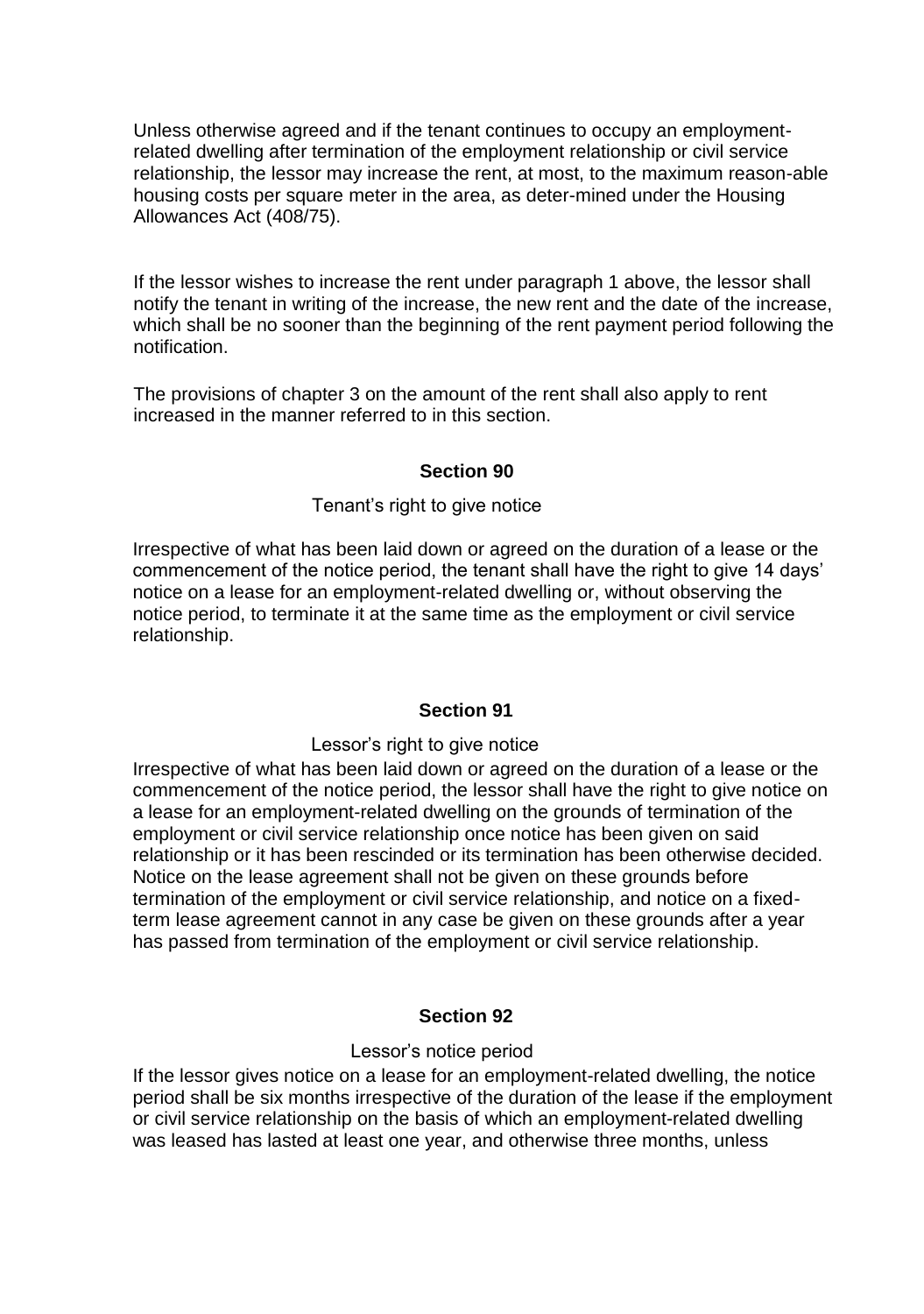otherwise provided below or elsewhere in the law.

If the employer has rescinded an employment contract on grounds other than the employee's illness or if the employee himself or herself has given notice on the employment contract or rescinded the contract without observing the notice period and without any of the reasons referred to in Chapter 8, Section 1, paragraph 2 of the Employment Contracts Act (55/2001), and the lessor gives notice on the lease agreement for an employment-related dwelling on the grounds of termination of the employment relationship, the notice period shall be three months if the employment relationship has lasted for at least one year, and otherwise one month. (26.1.2001/87)

If the employment agreed on required occupancy of a designated property or apartment and this was specified in writing in the employment contract or lease agreement, the employer's notice period on a lease for an employment-related dwelling on the grounds of termination of the employment or civil service relationship shall be one month, irrespective of the duration of said relationship.

If the lessor gives notice on the lease agreement for an employment-related dwelling on the grounds of termination of the employment or civil service relationship while said relationship is still in effect, the notice period shall begin to run on the last day of the calendar month during which the notice period on the employment contract or civil service relationship begins to run or during which the employment or civil service relationship is terminated without notice, unless otherwise provided elsewhere in the law. At all events, the minimum notice period shall be one month calculated from the date on which notice was given on the lease agreement, unless otherwise provided elsewhere in the law.

## **Section 93**

## Prohibited stipulations on the notice period

Any stipulation reducing the notice period of the lessor of an employment-related dwelling shall be null and void. Not-withstanding, if notice is given on the lease agreement on the grounds of the employment relationship having been terminated by giving notice, it may be agreed that the lessor shall be entitled to give notice on the lease agreement for an employment-related dwelling by observing the notice period that an employer must observe when giving notice on the ten-ant's employment relationship. In this event, it may be agreed that the notice period on the lease agreement shall begin on the same date as the notice period on the employment relationship. Even then, the minimum notice period shall be one month calculated from the date on which notice was given on the lease agreement, unless otherwise provided elsewhere in the law.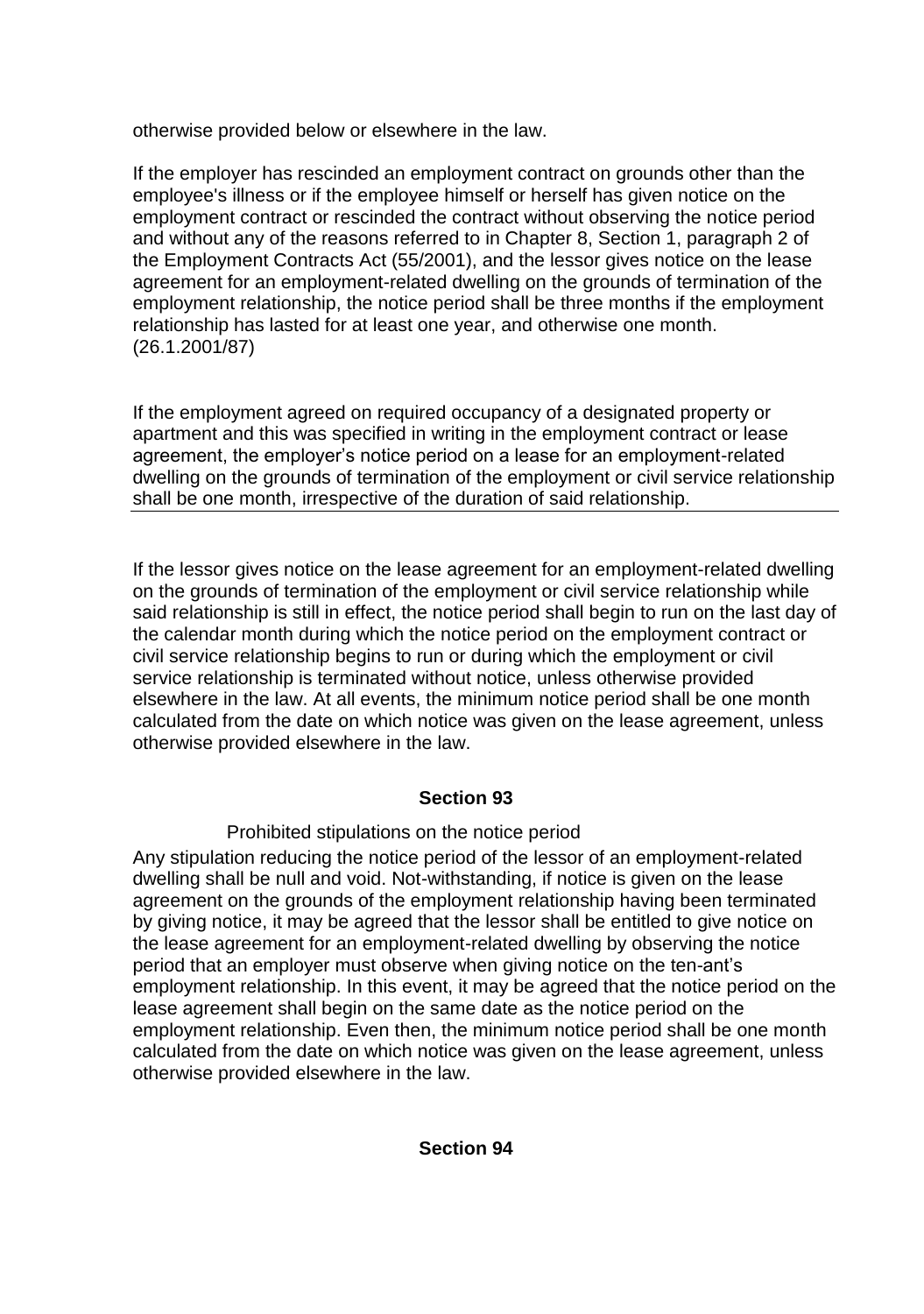### Providing an alternative dwelling

If weighty reasons so require, the lessor may provide another suitable dwelling for the tenant's use for the time by which the validity of a lease for an employmentrelated dwelling on which the lessor has given notice exceeds that of the employment or civil service relationship. Any removal costs resulting from this shall be borne by the lessor.

### **Section 95**

#### Deferral of the date of removal

If the lessor has given notice on the lease agreement for an employment-related dwelling on the grounds of termination of the employment or civil service relationship, the removal date can be deferred, subject to the provisions laid down in sections 69 and 70, only if the employment or civil service relationship is terminated on grounds of the tenant's illness, disability or retirement on an old-age pension. Any suit concerning deferral of the removal date shall be brought in court no later than 14 days before the removal date. The removal date shall not be deferred, however, if the employment-related dwelling is of the kind referred to in section 92, paragraph 3.

## **CHAPTER 13**

## **Provisions on entry into force Section 96**

Entry into force

This Act comes into force on May 1, 1995.

This Act repeals the Tenancy Act (653/87) of July 10, 1987 and its later amendments.

Measures required to enforce this Act may be taken before it comes into effect.

### **Section 97**

#### Lease agreements made before the Act's entry into force

This Act shall also apply to residential apartment lease agreements made before its entry into force, unless otherwise provided below.

Chapter 10 of this Act shall not apply to residential apartment lease agreements made before this Act's entry into force, to which the provisions on the leasing again of a residential apartment were not applied under the Tenancy Act.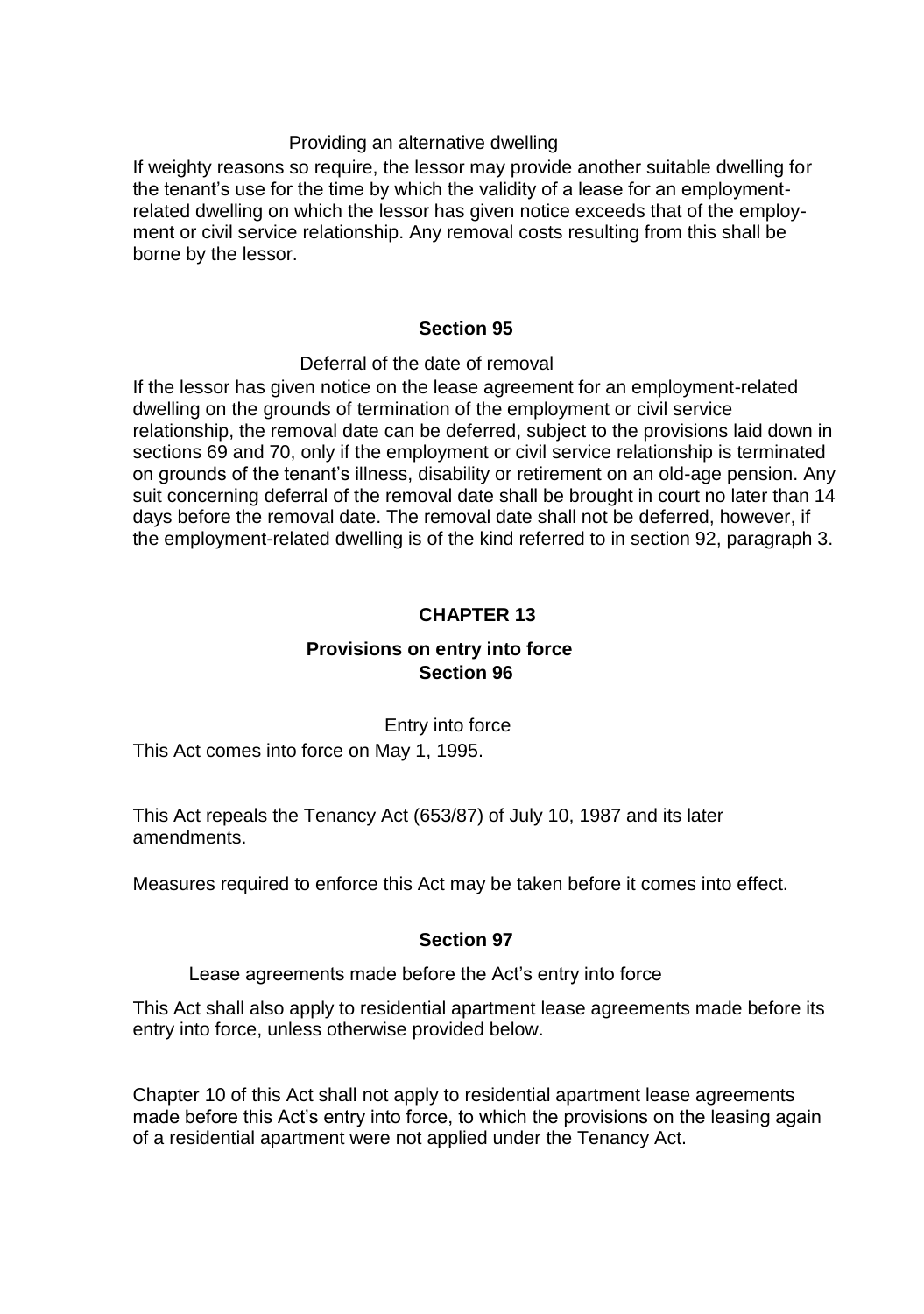Section 58 of this Act shall apply to a lease agreement made before this Act's entry into force and due to be terminated without notice on a specified date only if said lease agreement is of the kind referred to in section 129, paragraph 1 or 2, of the Tenancy Act.

Section 92, paragraph 3, of this Act shall apply to any lease for an employmentrelated dwelling concluded before December 1, 1987 if the employment requires occupancy of a designated property or apartment, even if the stipulation referred to in said paragraph has not been confirmed in writing.

Section 6, paragraph 2, of this Act shall apply to any residential lease agreement made on or after January 1, 1995 and before this Act's entry into force.

### **Section 98**

Unexpired time limit, pending action and examination of grounds for notice

If the time limit for a notification or action under the Tenancy Act runs out after this Act comes into force, the expiry of the time limit and the effect of the notification or action shall be determined under the provisions of the Tenancy Act.

Any tenancy action pending at the time of this Act's entry into force shall be heard and decided in accordance with the provisions of the Tenancy Act.

Proceedings concerning the giving of notice on an agreement or the termination of a fixed-term agreement before this Act's entry into force can be instituted under chapter 12 of the Tenancy Act, when the case shall be decided in accordance with that Act.

#### **Section 99**

#### Revision of regulated rents

Unless the tenant and lessor in a lease other than the kind referred to in section 129, paragraph 1 or 2, of the Tenancy Act and based on an agreement made before this Act's entry into force have agreed otherwise concerning rent increases since this Act came into effect, the lessor may, when one year has passed after this act's entry into force, increase the rent annually by an amount corresponding to the change in the consumer price index since the Act came into force by notifying the tenant in writing of the increase, the new rent and the date on which the increase takes effect. The earliest date on which the new rent may take effect shall be the date on which the following rent payment period begins.

The provisions of this section shall also apply to the rent referred to in section 27, paragraph 3, of this Act and charged in a lease based on an agreement made before this Act's entry into force, once the provisions of the Act on the Use,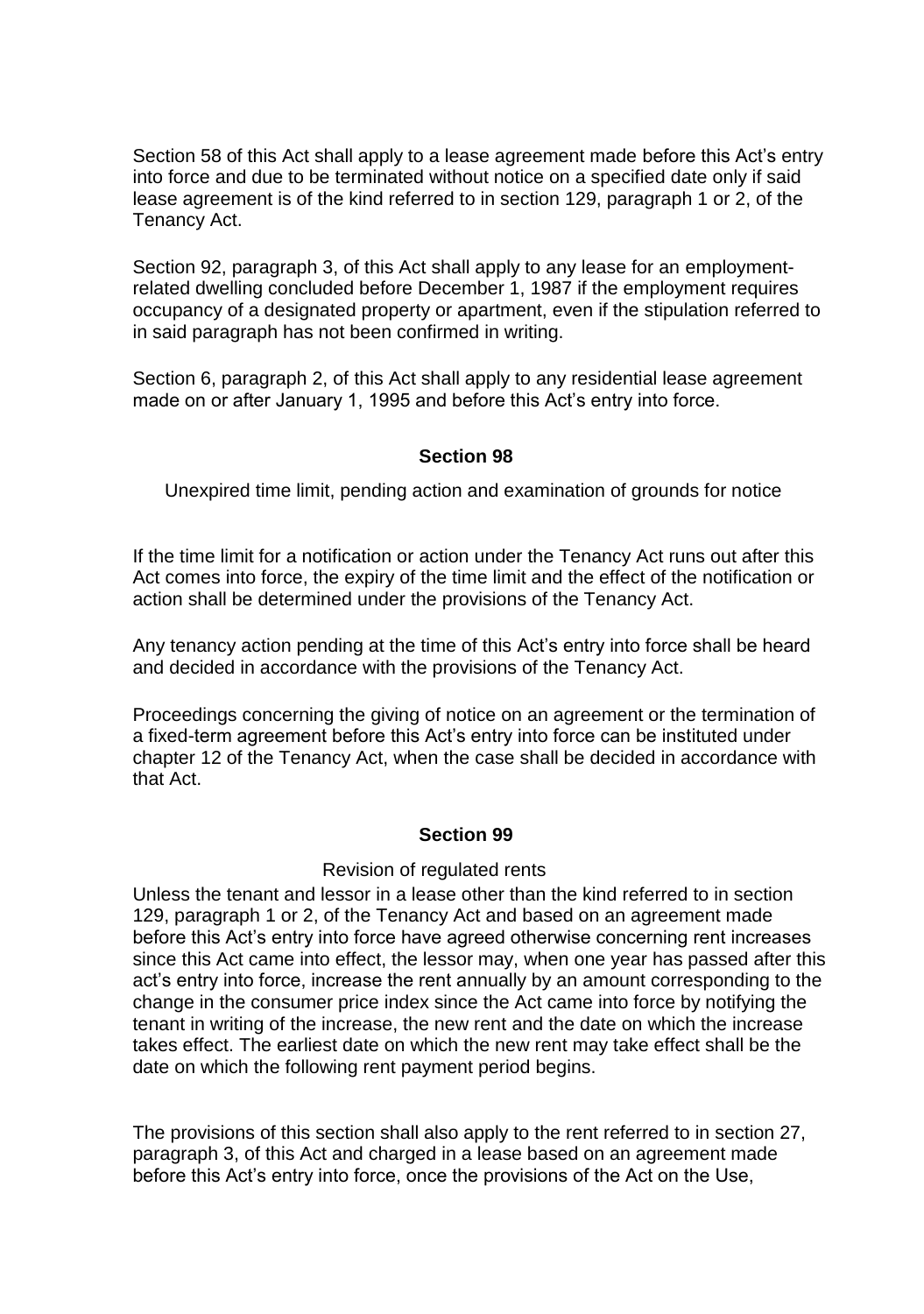Assignment and Redemption of State-subsidized (ARAVA) Rental Dwellings and Buildings are no longer applied to the amount of the rent.

## **Section 100**

Council of State recommendations on revision of rents

The Council of State shall issue recommendations on revision of the rents referred to in section 99 after hearing the Rents Division of the Housing Council. This shall be done during three calendar years after this Act's entry into force.

*Entry into force of amended provisions:*

## **26.1.2001/87:**

This Act comes into force on June 1, 2002.

### **29.6.2001/606:**

This Act comes into force on January 1, 2002.

## **28.3.2002/234:**

This Act comes into force on April 15, 2002.

### **12.7.2002/599:**

This Act comes into force on January 1, 2003.

### **15.8.2003/737:**

This Act comes into force on January 1, 2004.

A liability that is made prior this Act comes into force is limited as is stated in section 21 paragraph 3 of the Act on limitation of liability (728/2003).

### **5.12.2003/1038:**

This Act comes into force on January 1, 2004.